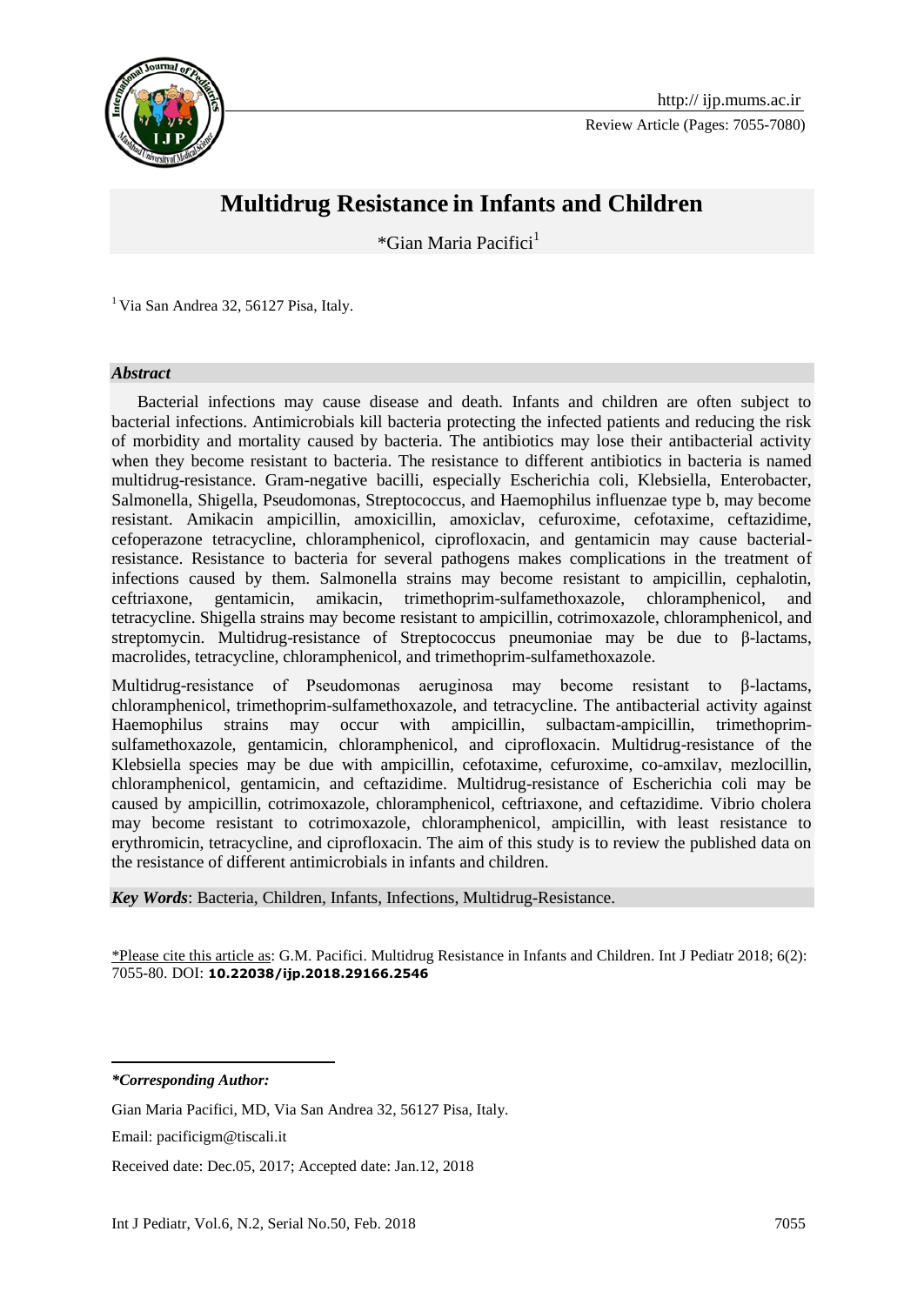## **1- INTRODUCTION**

 Antibiotic-resistant bacteria include the enteric gram-negative bacilli, especially Escherichia coli, Klebsiella, Enterobacter, Salmonella, Shigella, Pseudomonas, Streptococcus, and Haemophilus influenzae type b, which may become multidrug-resistant (1). Among these bacteria there is now high-level resistance to standard antibiotics, including amikacin ampicillin, amoxicillin, amoxiclav, cefuroxime, cefotaxime, ceftazidime, cefoperazone tetracycline, chloramphenicol, ciprofloxacin, and gentamicin. Reasons behind the increase in antibiotic-resistant bacterial infections are the widespread unregulated use of antibiotics and the very large burden of bacterial infections. Risk factors for development of resistant enteric gramnegative infections include village births, prolonged hospital stay, kwashiorkor in adopted children and previous treatment with broad-spectrum antibiotics.

Cost-effective strategies to combat these pathogens will need to be broad and must focus on reducing the use of antibiotics for trivial illnesses, reducing the need to use antibiotics and reducing the risk factors for resistant bacteria sepsis. There must be stricter regulation of commercial pharmacies, education of health workers on how to avoid inappropriate antibiotic prescribing, a focus on the prevention of pneumonia by immunization with new vaccines, improvement in the quality and uptake of formal maternal care services and public health measures within villages. In addition, there is a need for better surveillance for antibiotic-resistant bacteria within hospitals; this will require substantial improvements in laboratory facilities and carefully planned research collaboration. A national committee should be established to advise on these matters and coordinate interventions. Among 58 isolates, 22 strains were found to harbor one Beta -lactamase (β-

lactamase) gene, and the proportions of resistance to ampicillin, cotrimoxazole, chloramphenicol, ceftriaxone, chloramphenicol, ceftriaxone, and ceftazidime, were 81.8%, 63.6%, 40.9%, 18.2%, and 9.1%, respectively (2). A further 30 strains carrying multiple Beta lactamase genes had increased resistance to the above antimicrobial agents (100%, 83.3%, 70.0%, and 30.0%, respectively). In contrast, antibiotic resistance in the last 6 strains without a detectable β-lactamase gene was substantially reduced. Drug resistance may be associated with the βlactamase gene number, with a greater number of β-lactamase genes resulting in higher antibiotic resistance. Overall, antimicrobial susceptibility testing showed a high level of resistance to ampicillin (81.8%), chloramphenicol (72.7%), tetracycline (96.9%), and cotrimoxazole (87.9%). Ampicillin resistance was related to an integron-borne OXA-1-type βlactamase in 85.1% of the cases and to a TEM-1-type β-lactamase in the remaining 14.8%. Resistance to cotrimoxazole was due to the presence of a Dihydrofolate reductase (DHFR) gene in all groups except one of Salmonella flexneri, where a DHFR VII gene was found within an integron. Chloramphenicol resistance was associated in every case with positive chloramphenicol acetyltransferase activity. All strains were susceptible to nalidixic acid, ciprofloxacin, ceftazidime, cefotaxime, and cefoxitin (3).

Gram-negative bacteria identified were Pseudomonas species (20.5%), Pseudomonas aeruginosa (1.86%), Salmonella species (1.09%), Acinetobacter naumannii (8.13%), Escherichia coli (4.06%), and Klebsiella species (5.16%) (4). Gram-negative pathogens were more than gram-positive in bloodstream. Antimicrobial susceptibility was performed against: amikacin, ampicillin, amoxicillin, amoxiclav, cefuroxime, cefotaxime, ceftazidime, cefoperazone,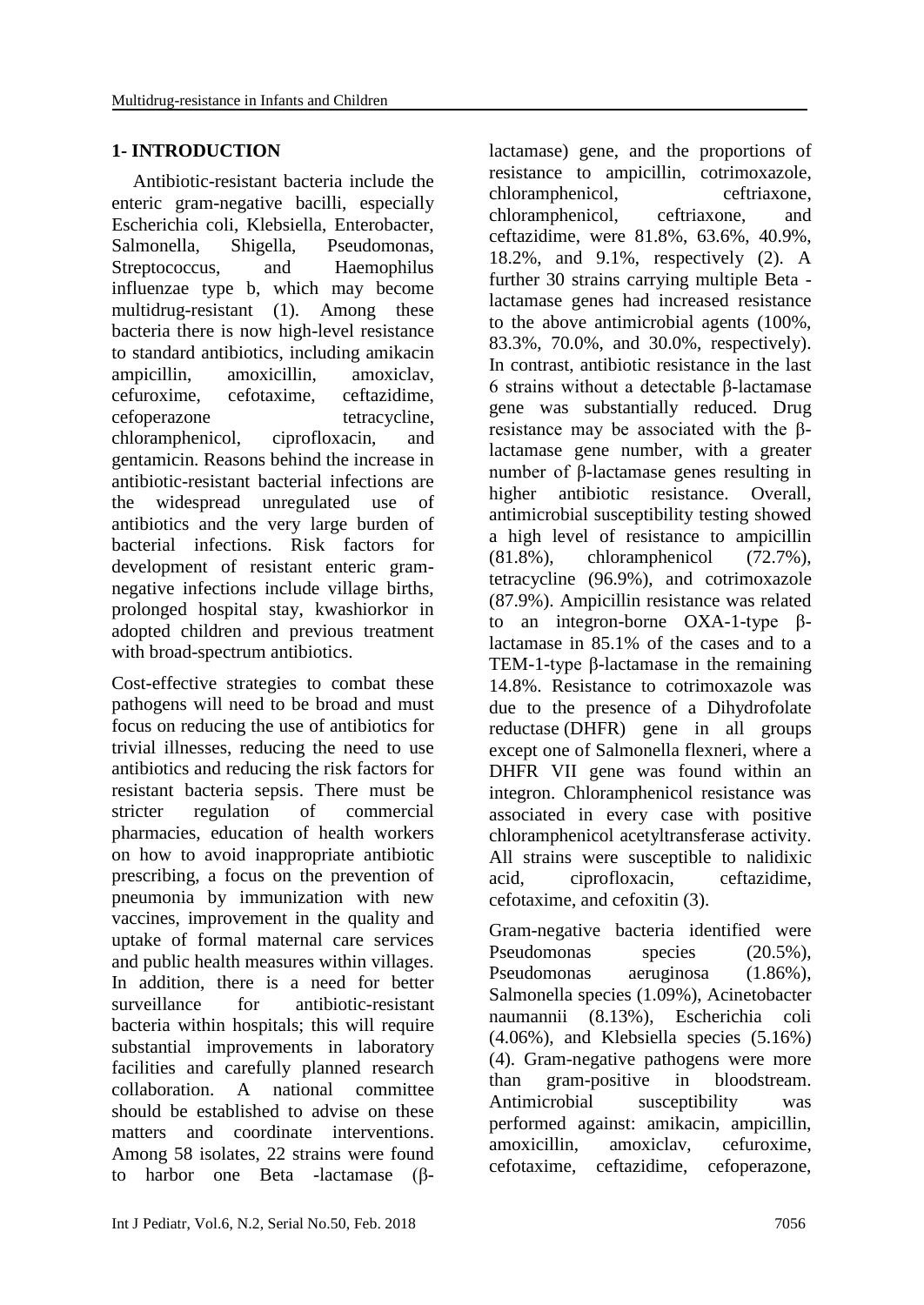tetracycline, chloramphenicol, ciprofloxacin, and gentamicin. Resistance to different antibiotics in the most important isolated bacteria were: 32.1%, 10.8%, 87.8%, 96.0%, 39.1%, 35.2%, 49.4%, 69.0%, 80.02%, 22.0%, 59.0%, 30.1%, respectively, for Pseudomonas species, and 32.0%, 3.7%, 84.2%, 83.2%, 80.1%, 75.4%, 44.8%, 45.2%, 33.3%, 19.0%, 34.1%, 11.5%, respectively, for Acinetobacter species. Resistance to majority of the antimicrobial agents for several pathogens implicated in bloodstream infections, particularly in gram-negative bacteria, can give rise to complications in the treatment of infection cause by them.

### **2- MATERIALS AND METHODS**

#### **2-1. Literature Search**

The bibliographic search was performed electronically using Web of Science (via PubMed) database as search engine; November 2017 was the cutoff point.

#### **2-2. Search Terms**

The following key words "Neonates", "Infants", "Bacteria", and "Bacteria resistance neonates " were used.

## **3- RESULTS**

#### **3-1. Multidrug-resistance of Salmonella species in infants and children**

 Commons et al. (5) have determined the incidence and trends in antibiotic resistance in Australian Salmonella enterica subspecies, Salmonella enterica, Salmonella serovar, Salmonella typhi, and Salmonella paratyphi isolates over the past 26 years. These authors analyzed 2,551 isolates, which originated from 74 countries or regions, mainly India (33%) and Indonesia (22%). The incidence of resistance, among Australian residents, increased from 4 to 5 before 2003 to 7 cases per million person-years after

2003. Multidrug-resistance

(chloramphenicol, ampicillin, trimethoprim) and nalidixic acid resistance emerged rapidly from the early 1990s, with nalidixic acid resistance increasing to 70% in 2009 to 2010, while multidrugresistance was relatively stable at between 4% and 11%. Nalidixic acid and multidrug-resistance rates are highest in isolates from the Indian subcontinent. Some countries in South-East Asia, such as Indonesia, had very low rates of resistance; however, this varied across the region. Nalidixic acid resistance has become widespread in enterica fever isolates from the Indian subcontinent and some parts of South-East Asia, justifying the use of ceftriaxone or azithromycin rather than ciprofloxacin as first-line treatment. However, resistance in some countries remains rare, potentially allowing treatment to be adjusted according to the country of origin.

From May 2003 to December 2007, 2,223 Salmonella cases were identified in the New York State FoodNet catchment area (6). Antimicrobial susceptibility testing was completed on the isolates of 98.5% of the cases  $(n = 2,189)$ . The most common serotypes included Typhimurium  $(n =$ 444), Enteritis (n = 392), Newport (n = 175), Heidelberg ( $n = 170$ ), and Tennessee  $(n = 77)$ . Overall, almost 80%  $(n = 1.742)$ of the Salmonella isolates were pansusceptible, 7% (n = 151) were multidrug-resistant isolates and were resistant to ampicillin, chloramphenicol, streptomycin, sulfisoxazole, and tetracycline and these were named (R-type ACSSuT). Substantial declines in resistance to almost all antimicrobial agents were observed, most declining from levels 15% to 20% in 2003 and 6% to 12% in 2007.

**Table.1** shows nontyphoidal Salmonella isolate resistant by antibacterial resistance pattern and agent within the New York State foodborne diseases active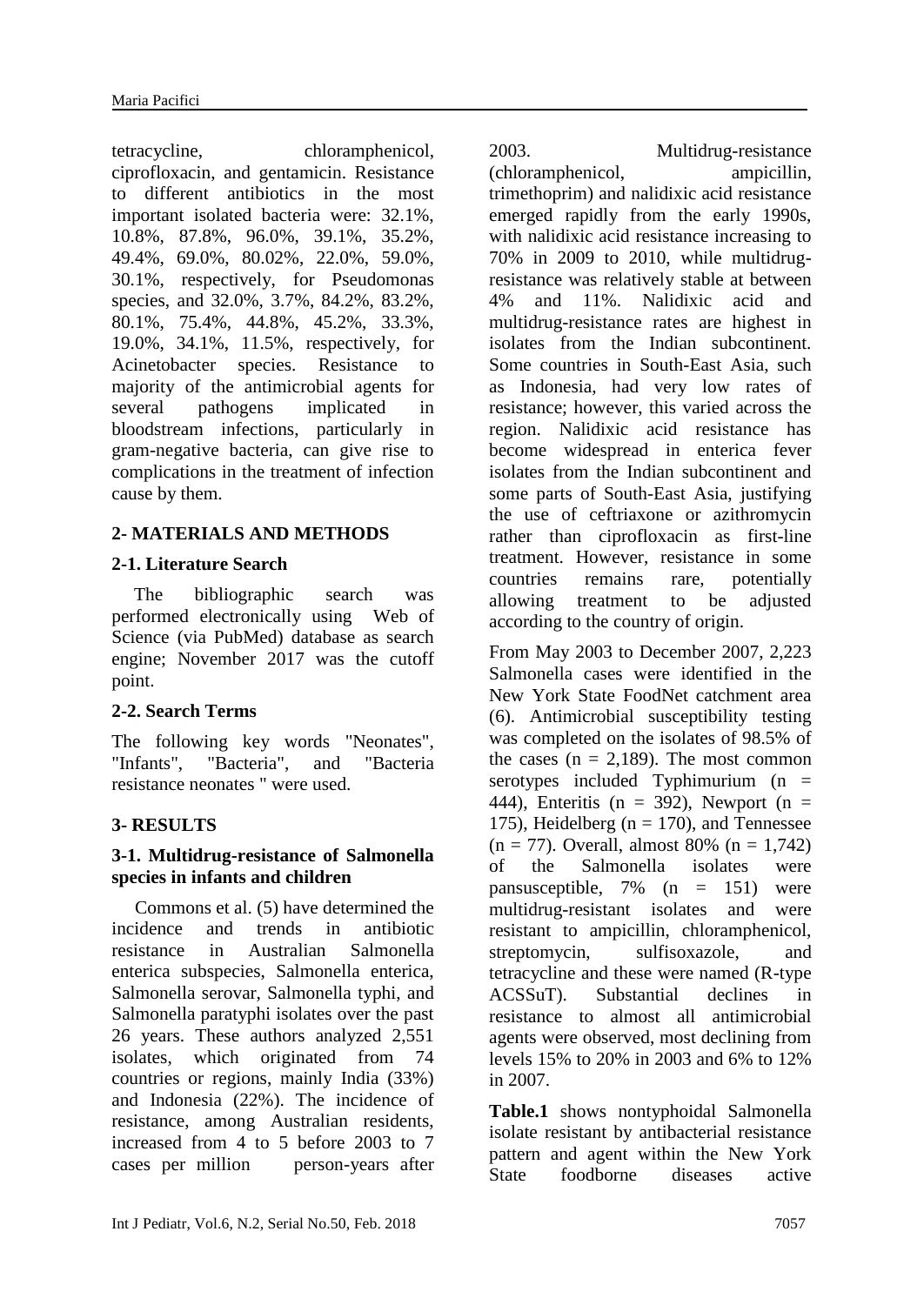surveillance network in 2003 to 2007 (*please see the table in the end of paper*). R-type ACSSuT varied by serotype with the highest proportions occurring in Typhimurium 17.8% (79/444), Newport 29.1% (51/175), Dublin 75% (6/8), L (+) tartrate 40% (4/10), and Choleraeus 66.7% (2/3). Antimicrobial susceptibility for 2,189 FoodNet cases (98.5% of total cases) showed 79.6% pansusceptible, 6.9% Rtype ACSSuT, and 13.5% resistant to at least one antimicrobial agent but not Rtype ACSSuT. Four (0.2%) isolates were resistant to ciprofloxacin. From 2004 to 2007, cases with R-type ACSSuT significantly decreased from 8.7%  $(37/424)$  to 4.8%  $(24/499)$  (p < 0.01). Serotypes with the highest proportion of R-type ACSSuT included Salmonella Typhimurium 17.9% (79/444), and Salmonella Newport 29.1% (51/175).

Among Salmonella Typhimurium isolates, over 40% of the African-American cases (19/46) had R-type ACSSuT isolates, compared with 15.7% of the Caucasian cases (58/369) ( $p < 0.01$ ). R-type ACSSuT Salmonella Typhimurium cases were hospitalized (41.8%) more frequently than pansusceptible Salmonella Typhimurium cases (24.9%), after controlling for age (p- < 0.05). Length of hospitalization was not significantly different. Although R-type ACSSuT not Salmonella Typhimurium has decreased since 2003 within the New York State FoodNet catchment area, monitoring resistance patterns remains important in identifying emerging resistant strains, vulnerable populations, and determining appropriate presumptive treatment regimens. The higher rate of R-type ACSSuT among the African-American cases requires further study. Six Salmonella Agona strains from an outbreak of 15 days duration which occurred in a public hospital in Rio de Janeiro, Brazil, were analyzed. The outbreak involved six infants (mean age, 24 days; mean body weight, 1,612 grams);

all of them had severe clinical signs and symptoms (7). Two of them had surgical implications, two were preterm and two had respiratory distress at birth. The salmonella strains were resistant to nine antimicrobial agents (ampicillin, cefaclidine, ceftriaxone, gentamicin, amikacin, trimethoprim-sulfamethoxazole, chloramphenicol, and tetracycline). Analysis of the plasmid pattern of the wild strains and of the transconjugants confirmed that these were identical strains.

A total of 508 Salmonella strains isolated during 1983 and 1986 in Tehran, Iran, from cases of diarrhea in children were tested for sensitivity to 10 antimicrobial drugs and their ability to transfer the resistance determinants (8). Salmonella typhimurium and Salmonella Havana were most common (45.7% and 30.9%, respectively) followed by Salmonella typhi (2.9%), and Salmonella Iarochelle (2.4%). The antimicrobial agents used were chloramphenicol, gentamicin, tetracycline, ampicillin, cephalotin, trimethoprimsulfamethoxazole, kanamycin, nalidixic acid, streptomycin, and furoxone.

A percentage of 91 of the Salmonellae isolates contained resistance determinants, of which 89.6% were resistant to more than one agent. Strains resistant to 4-7 antibiotics comprised 85.6% of the total isolates. Ampicillin resistance was found in 85.4% and nalidixic acid in 2.7%. A total of different patterns of resistance to the antimicrobial agents used were observed, of which chloramphenicol, tetracycline, ampicillin, trimethoprimsulfamethoxazole, kanamycin, streptomycin and chloramphenicol, cephalotin were the most frequently encountered. A percentage of 71.9 of the resistant strains contained transferable resistance factors and Salmonella typhimurium had the highest rate of transfer (90.8%). Resistance to chloramphenicol had the highest rate of transfer among the agents used (77.4%)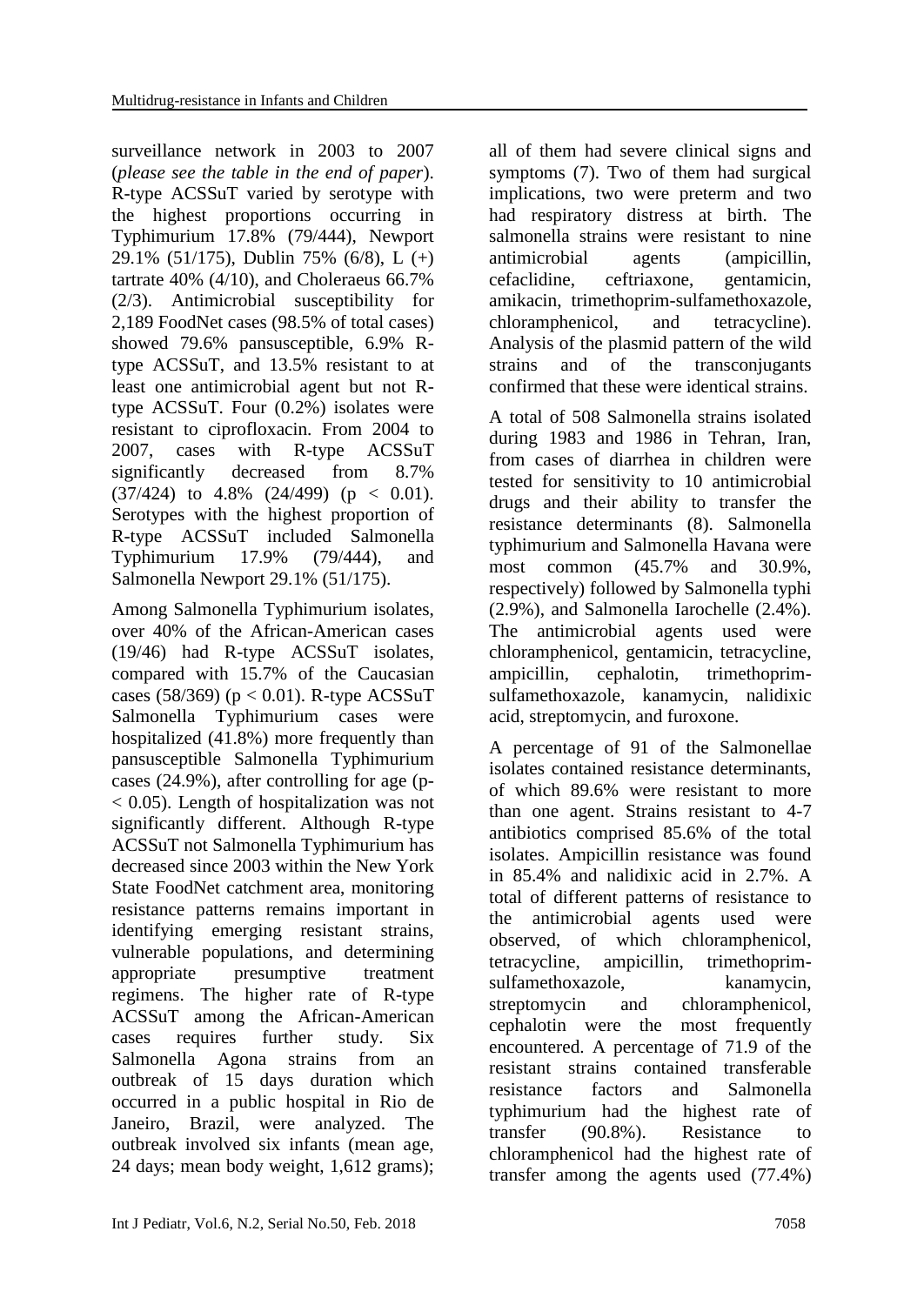and streptomycin the lowest (20.0%). The pattern most frequently transferred was chloramphenicol, tetracycline, ampicillin, trimethoprim-sulfamethoxazole, and kanamycin (41.9%).

#### **3-2. Multidrug-resistance of Shigella species in infants and children**

Antimicrobial susceptibility of Shigella species and Escherichia coli, isolated from diarrheal patients in Lagos, was studied from March 1999 to February 2000 by Iwalokun et al. (9). Four hundred fifty-nine isolates were identified as Shigella  $(n =$ 62), and Escherichia coli (n = 397). Shigella flexneri, Shigella dysenteriae, Shigella sonnei accounted for 51.6%, 17.7%, 17.7%, and 13%, respectively (**Table.2**), of the total number of Shigella isolated (*please see the table in the end of paper*). Eleven cases of shigellosis occurred in the age group of 0 to 9 years, 22 cases in the age group 10 to 19 years, and 29 cases in the age group of  $\geq 20$ years. Of the 397 Escherichia coli isolates, 11 were enteropathogenic, and 7 of these strains were isolated with Shigella from stool samples of patients aged 0 to 9 years (71.4%) and 10 to 19 years (28.6%). Over 70% of the Shigella isolates were resistant to two or more drugs, including ampicillin and tetracycline. Twenty-one distinct multidrug-resistance patterns were observed in these isolates.

During 1990 to 2000, resistance to ampicillin increased from 70% to 90%, cotrimoxazole from 77% to 85%, chloramphenicol from 71% to 77%, streptomycin from 71% to 79% but with  $MIC<sub>50</sub>$  and  $MIC<sub>90</sub>$  (minimal inhibitory concentration [MIC]) values outside the susceptible range. While the resistance to ciprofloxacin and ofloxacin remained with  $MIC<sub>50</sub>$  and  $MIC<sub>90</sub>$  values of 0.008 and 0.0016 µg/ml, respectively. The present findings reveal the endemic pattern of shigellosis with Shigella flexneri as the predominant serogroup in Lagos. Children

and young adults were at a higher risk of severe shigellosis. These results also suggest that ampicillin, tetracycline, cotrimoxazole, and streptomycin should not be used as first-line drugs in the treatment of shigellosis. Nalidixic acid should still be selectively used for treatment, while ciprofloxacin and ofloxacin can be ideal alternatives. One hundred and twenty-eight Shigella strains isolated from newborn and infant faecal specimens at Kaohsiung Medical College Hospital in Taiwan were serogrouped, serotyped and examined for multidrugresistance patterns and for the presence of plasmids (10).

Forty-seven per cent of the isolates were found to belong to the Shigella sonnei serogroup, 41% to the Shigella flexneri serogroup, 9% to the Shigella boydii serogroup, and 3% to the Shigella dysenteriae serogroup. The serotype with the greater number of strains was Shigella sonnei I (29%) followed by Shigella flexneri 1 (27%). Each strain was tested for resistance to 11 antimicrobial agents. Eighty-eight per cent of the strains were resistant to tetracycline, 87% to chloramphenicol, 84% to streptomycin, 52% to ampicillin, 25% to nalidixic acid, 29% to kanamycin, 11% to cephalotin and neomycin, 10% to cotrimoxazole, 1% to amikacin and none to gentamicin (**Table.3**) (*please see the table in the end of paper*).

Clinical isolates demonstrating multidrugresistance were found to harbor a large transmissible plasmid of 45-75 megadaltons (MDa) while isolates without multiple resistances did not. Two large virulence plasmids of 123 and 110 MDa were found in 12 strains of Shigella flexneri and in 4 strains of Shigella sonnei phase I. Small plasmids of 4.5, 4.2, 3.5, 2.8, 2.5 and 1.5 MDa were also present in all strains. These small plasmids were species specific and can be used as marker plasmids to identify species.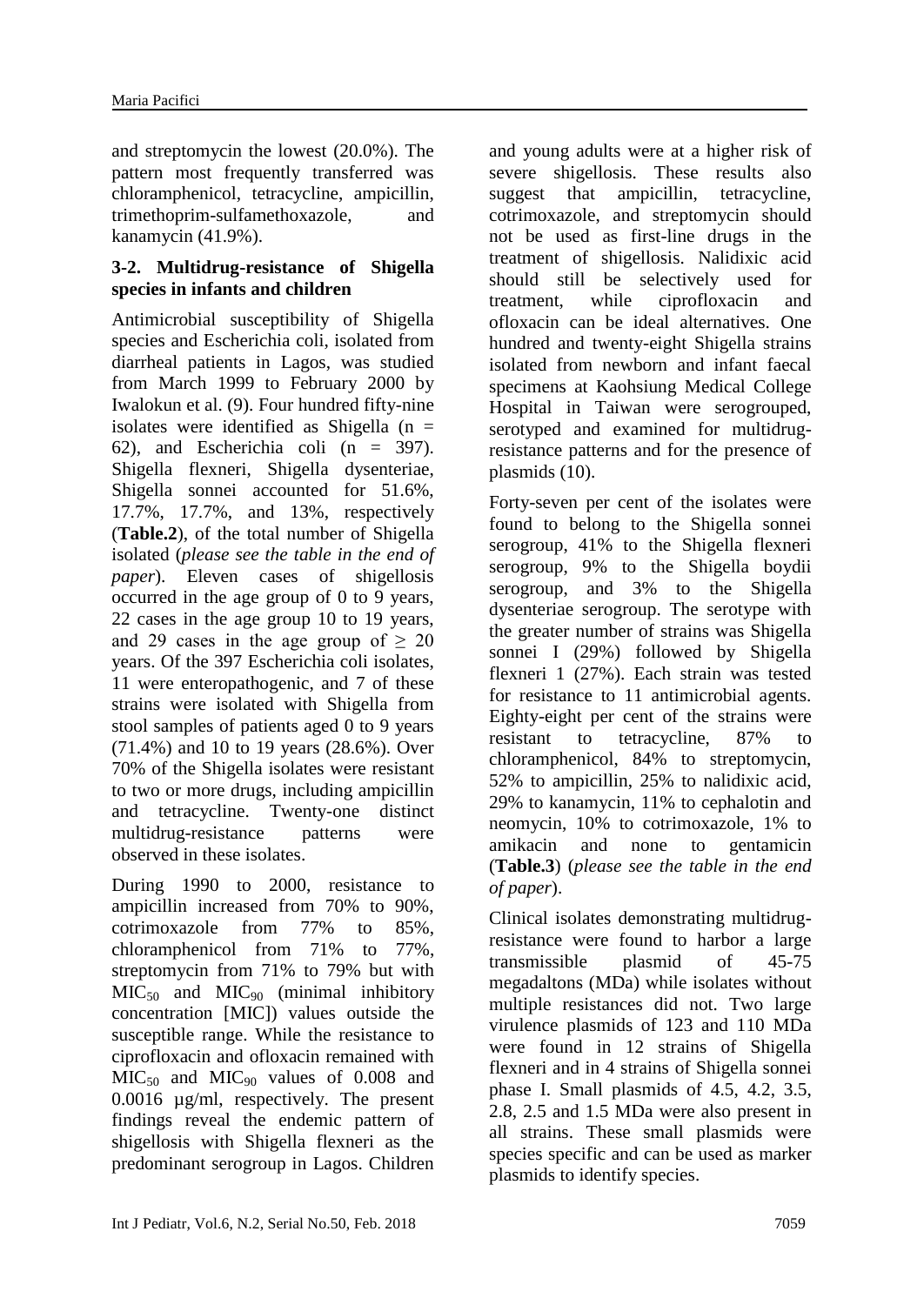Shigella species belong to the family Enterobacteriacae and are responsible for shigellosis or bacillary dysentery, an important cause of worldwide morbidity and mortality. Bastos and Loureiro (11) studied the multidrug-resistance profiles of 122 Shigella species strains (81 Shigella flexneri, 41 Shigella sonnei, 1 Shigella boydii) isolated from patients (female and males from 0 to 80 years of age) presenting diarrhea in different districts of the State of Pàra, in the North of Brazil. The antibiotic resistance of the strains, isolated from human fecal samples, was determined by the diffusion disk method and by using the VITEK-2 system.

The highest resistance rate found was the resistance rate to tetracycline (93.8%), followed by the resistance rate to chloramphenicol (63.9%) and to trimethoprim-sulfamethoxazole (63.1%). Resistance to at least three drugs was more common among Shigella flexneri than Shigella sonnei (39.5% versus 10%). Six (4.9%) strains were susceptible to all the antibiotics tested. All strains were susceptible to cefotaxime, ceftazidime, ciprofloxacin, nalidixic acid and nitrofurantoin. High rates of multidrugresistance in Shigella species are a serious public health concern in Brazil. It is extremely important to continuously monitor the antimicrobial resistance of Shigella species for effective therapy and control measures against shigellosis. Eighty-six strains of Shigella species were isolated during the dry season from stool samples of children under 5 years of age in Ifakara, Tanzania (3). The epidemiological relationship as well as the antimicrobial susceptibly and mechanisms of resistance to ampicillin, chloramphenicol, and cotrimoxazole were investigated. Four different epidemiological tools, pulsedfield gel electrophoresis, repetitive estrogenic palindromic- polymerase chain reaction (PCR), plasma analysis, and antibiogram, were compared for typing

Shigella strains. Seventy-eight (90%) strains were Shigella flexneri and were distributed into four groups, by either pulsed-field gel electrophoresis or repetitive estrogenic palindromic, with 51, 17, 7 and 3 strains. The four strains of Shigella dysenteries belonged to the same serogroup, and the four strains of Shigella were distributed in two serogroups with three and one strain each. Plasmid analysis showed a high level of heterogeneity among strains belonging to the same pulsed-field gel electrophoresis serogroup, while the antibiogram was less discriminative.

Repetitive estrogenic palindromic-PCR provided an alternative, rapid, powerful genotyping for Shigella species. Overall, antimicrobial susceptibility testing showed a high level of resistance to ampicillin (81.8%), chloramphenicol (72.7%), tetracycline (96.9%), and cotrimoxazole (87.9%). Ampicillin resistance was related to an integron-borne OXA-1-type βlactamase in 85.1% of the cases and to a TEM-1-type β-lactamase in the remaining 14.8%. Resistance to cotrimoxazole was due to the presence of a DHFR gene in all groups except one of Shigella flexneri, where a DHFR gene VII gene was found within an integron. Chloramphenicol resistance was associated in every case with positive acetyltransferase activity. All strains were susceptible to nalidixic acid, ciprofloxacin, ceftazidime, cefotaxime, and cefoxitin. Therefore, these antimicrobial agents may be a good alternative for the treatment of diarrhea caused by Shigella in Tanzania. Diversity within Shigella dysenteriae  $(n = 40)$  and Shigella boydii  $(n = 30)$  isolates from children living in Egypt aged  $\lt$  5 years was investigated by El-Gendy et al. (12). Shigella-associated diarrhea occurred mainly in summer months and in children aged < 3 years, it commonly presented with vomiting and fever. Serotypes 7 (30%), 2 (28%), and 3 (23%) accounted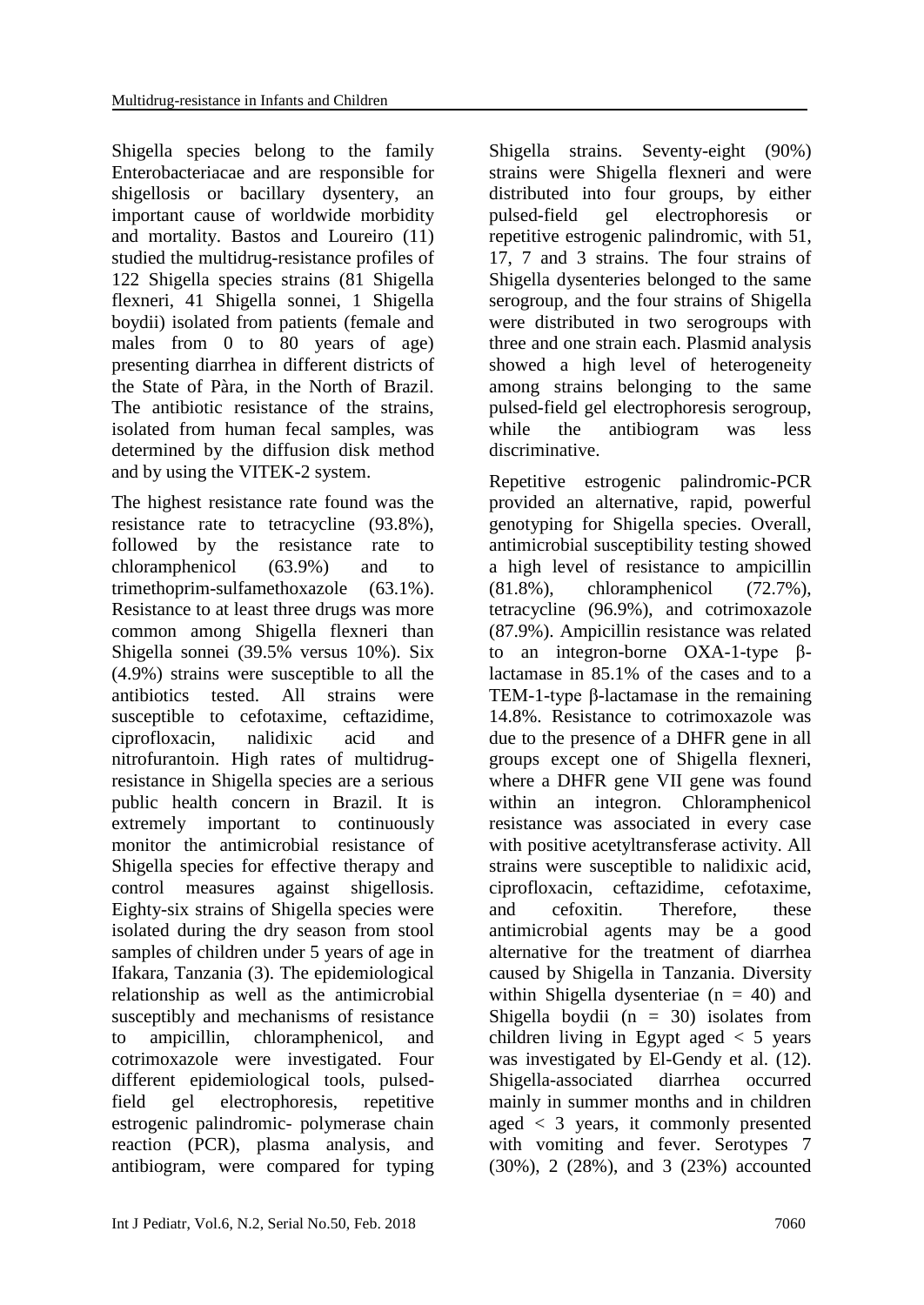for most of Shigella dysenteriae isolates; 50% of Shigella boydii isolates were serotype 2. Shigella dysenteriae and Shigella boydii isolates were often resistant to ampicillin, chloramphenicol, and tetracycline (42% to 17%), although resistance varied among serotypes. Pulsedfield gel electrophoresis separated the isolates into distinct clusters correlating with species and serotype. Genetic differences in trimethoprimsulfamethoxazole and β-lactam-encoding resistance genes were also evident. Shigella dysenteriae and Shigella boydii are genetically diverse pathogens in Egypt; the high level of multidrug-resistance associated with both pathogens and resistance to the most available inexpensive antibiotics underlines the importance of continuing surveillance.

Mandomando et al. (13) assessed the antimicrobial and mechanisms of resistance of 109 Shigella and 40 Salmonella isolates from children with diarrhea in southern Mozambique. The susceptibility to 7 antimicrobial agents was tested by disk diffusion, and mechanisms of resistance were searched by PCR or colorimetric method. A high proportion of Shigella isolates were resistant to chloramphenicol (52%), ampicillin (56%), tetracycline (66%), and trimethoprimsulfamethoxazole (84%).

**Table.4** shows the  $MIC<sub>50</sub>$ ,  $MIC<sub>90</sub>$  and the percent of resistance of 3 species of Shigella and salmonella in children aged less than 5 years (*please see the table in the end of paper*). Sixty-five percent of the isolates were multidrug-resistant. Shigella flexneri isolates were more resistant than those of Shigella sonnei to ampicillin (66% versus  $0.0\%$ ,  $p \leq 0.001$ , and to chloramphenicol (61% versus 0.0%,  $p <$ 0.001), whereas Shigella sonnei isolates presented higher resistance to tetracycline than Shigella flexneri isolates (93% versus 64%,  $p = 0.02$ ). Resistance among Salmonella isolates was as follows:

tetracycline and chloramphenicol, 15% each; trimethoprim-sulfamethoxazole (18%), and ampicillin 25%. Only 3% of Salmonella isolates were resistant to nalidixic, ampicillin, ciprofloxacin or ceftriaxone. Among Salmonella isolates, multidrug-resistance was found in 23% of patients. Among Shigella isolates, antibiotic resistance was related mainly to the presence of OXA-1-like β-lactamases for ampicillin, dfrA1 genes for trimethoprim-sulfamethoxazole, tetB genes for tetracycline, and chloramphenicol acetyltransferase activity for chloramphenicol. The present data show that Shigella isolates are resistant mostly to the most available, inexpensive antibiotics by various molecular mechanisms but remain susceptible to ciprofloxacin, which is the first line for empirical treatment of shigellosis.

Egah et al. (14) studied the alarming rise in antimicrobial resistance among Shigella species in Jos, Plateau State. Stool samples of eight hundred and ten patients who presented at the Jos University Teaching Hospital with diarrhea/dysentery were analyzed using standard bacteriological techniques. The antimicrobial susceptibility of the isolates was determined. Twenty-five Shigella species were isolated representing 3.1% isolation rate. The male to female ratio was 1.3:1, children age 0 to 10 years old constituted 16 (64%) of cases. Shigella flexneri (48%) was the most common serogroup. This was followed by Shigella boydii (24%), Shigella sonnei (20%), and Shigella dysenteriae (8%). Most strains of Shigella species were resistant to ampicillin (96.0%), chloramphenicol (96.0%), cotrimoxazole (88%), nalidixic acid (84%), and tetracycline (t5%). All strains were found to be sensitive to ciprofloxacin. The drugs of choice in the treatment of Shigella infection in this environment should be ciprofloxacin and ofloxacin. Gentamicin was the third drug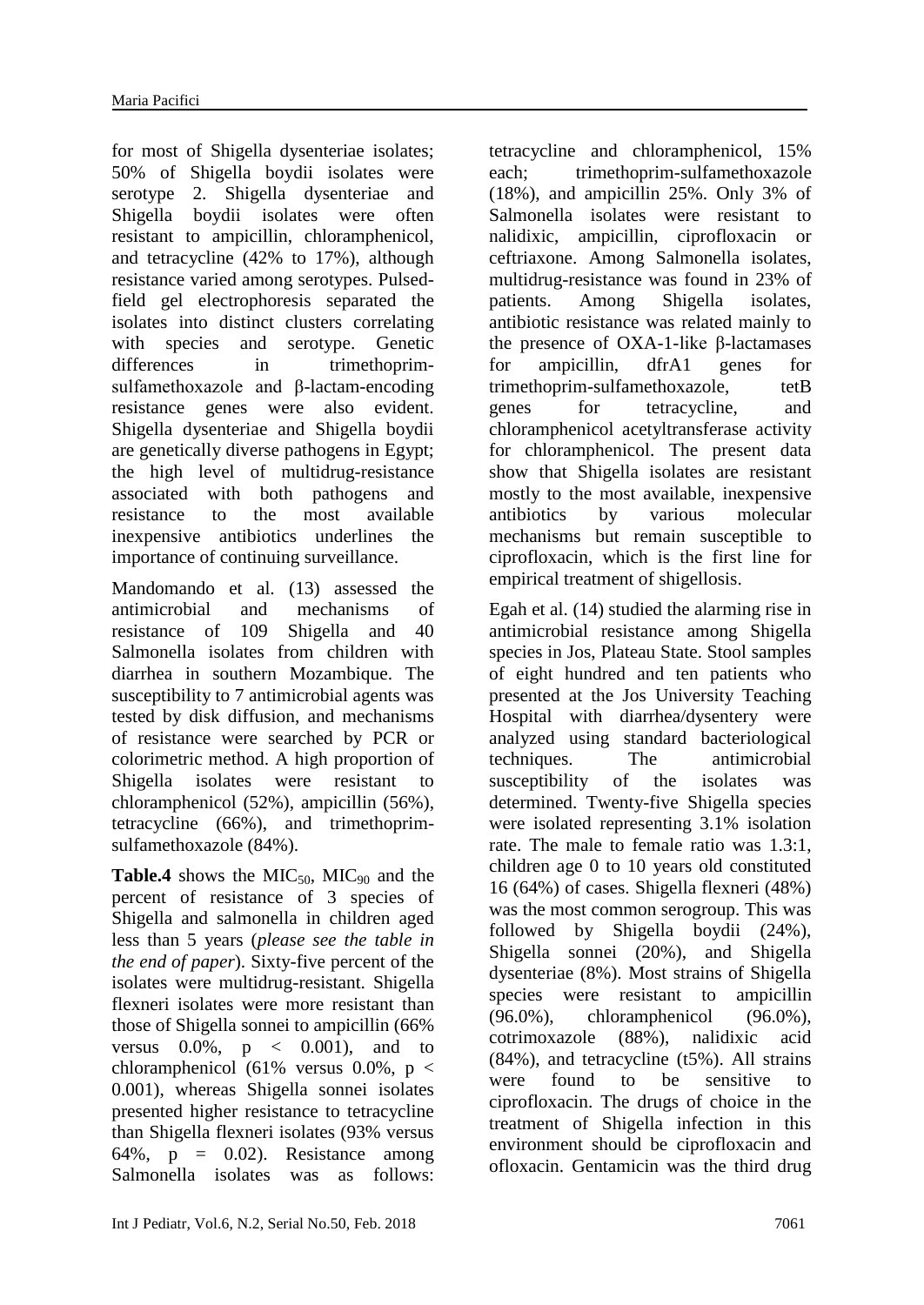of choice but its use is limited since the infection is not systematic. To avoid continuous abuse of antibiotics in Nigeria there should be an effective legislation by the government to control the indiscriminate purchase of antibiotics. Twenty-one Shigella isolates were obtained from bloody faecal specimens of diarrheal patients at Rajbari District Hospital from January 1994 to June 1995, and serogrouped (15). Fourteen (67%) isolates belonged to the Shigella dysenteriae serogroup and 7 (33%) to Shigella flexneri serogroup. Shigella dysenteriae strains were further serotyped; all were Shigella dysenteriae type 1. Each strain was tested for resistance to 6 common antimicrobial agents. The two strains had different antibiotic susceptibility patterns.

The 7 Shigella flexneri showed 6 different resistant patterns and the 14 Shigella dysenteriae type 1 isolates had 4 resistance patterns. One of the Shigella dysenteriae type 1 isolates was resistant to all 6 antimicrobial agents tested and twice to a different combination of 4 antimicrobials. The 14 (100%) Shigella dysenteriae 1 strains were resistant to 3 major antimicrobial agents: ampicillin, tetracycline, and chloramphenicol; 13 (93%) were resistant to 5 agents: ampicillin, tetracycline, chloramphenicol, trimethoprim-sulfamethoxazole, and nalidixic acid. Ciprofloxacin was the only drug active against all 7 Shigella flexneri and 13 of the 14 (93%) Shigella dysenteriae type 1 strains.

Antimicrobial susceptibility assay demonstrated that Shigella was more resistant to ampicillin, ceftriaxone, and sulfamethoxazole than Salmonella (16). The enteric pathogens causing diarrhea impair children's health severely. This study retrospectively analyzed 1,577 pathogens isolated from inpatients and outpatients in six hospitals located in Northern (Inner Mongolia), Northeastern

(Hebei), Eastern (Shanghai and Jiangsu), Southern (Hainan), and Central (Hubei) China between 2008 and 2013; Of the 1,577 enteric pathogens, Salmonella presented with the highest frequency (36.0%), followed by diarrhoegenic Escherichia coli (23.7%), Staphylococcus aureus (15.0%), Shigella (13.1%), and Aeromonas (4.6%). The predominant pathogens varied in different regions of China, with Salmonella most prevalent in Shanghai and Hainan, diarrhoegenic Escherichia coli most prevalent in Inner Mongolia, Jiangsu and Hubei, and Shigella most prevalent in Hebei. Enteric pathogens were more frequently isolated in males (56.9%) than in females (43.1%).

The highest proportion of all enteric pathogens was found in infants (67.6%) with a peak in summer and autumn (68.5%). Of the top two serotypes in Salmonella, Typhimurium was more resistant to ciprofloxacin, sulfamethoxazole and chloramphenicol than Enteritidis ( $p < 0.001$ ). Meanwhile, the resistance rates of Shigella flexneri against ampicillin/sulbactam, ciprofloxacin, and chloramphenicol were significantly higher than those of Shigella sonnei ( $p < 0.001$ ). Multidrug-resistance was apparent in 58.2% of Shigella and 45.9% of Salmonella, and this phenomenon was more pronounced in Shigella flexneri.

### **3-3. Multidrug-resistance of Streptococcus pneumoniae in infants and children**

Streptococcus pneumoniae is a frequent cause of respiratory tract infections. In the United States and worldwide, antimicrobial resistance of Streptococcus pneumoniae has complicated the management of infections caused by this organism (17). In the United States, antimicrobial resistance of Streptococcus evolved almost entirely during the 1990s. Resistance currently exists at high rates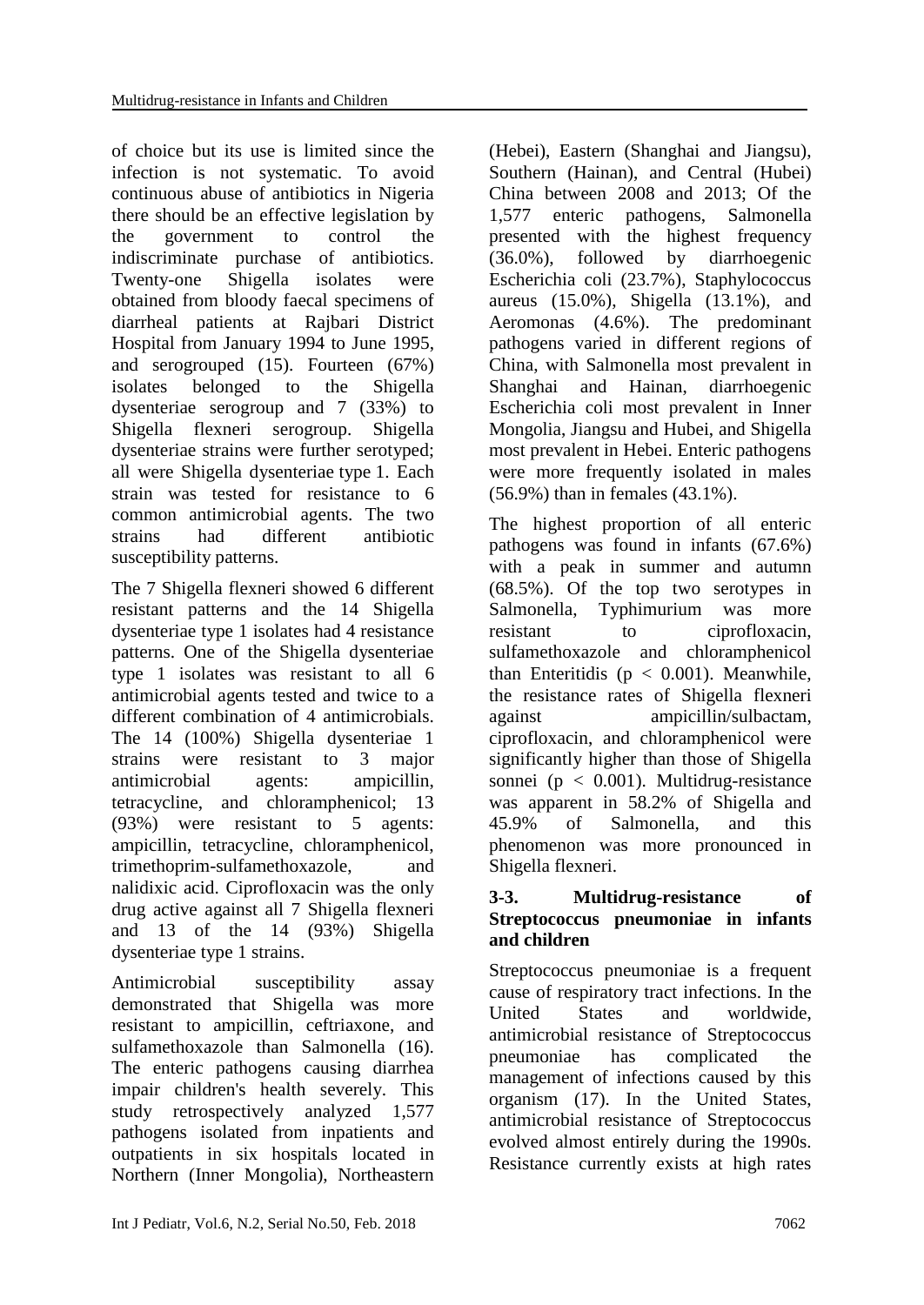with β-lactams, macrolides, tetracycline, chloramphenicol, and trimethoprimsulfamethoxazole. Multiresistant strains that are resistant to penicillin plus at least 2 other antimicrobial classes are also increasing in prevalence. Fluoro-quinolone resistance remains at low levels in the United States. Control of the problem of antimicrobial resistance will require more judicious and appropriate use of antimicrobials, the development of new agents with novel targets of action, and strategies for preventing disease from occurring in the first place. In addition, the pursuit of an understanding of resistance mechanisms and pharmacodynamics as they relate to clinical outcome must be an ongoing effort, and that knowledge must be applied to the development of more effective approaches for the treatment of infections caused by Streptococcus pneumoniae.

**Table.5** shows the in vitro activity of selected β-lactam antimicrobials versus Streptococcus pneumoniae sorted by penicillin susceptible category and **Table.6** summarizes the current resistance rates of non-β-lactam antimicrobials versus Streptococcus pneumoniae, by penicillin susceptible category. Ninety Cambodian children were hospitalized with invasive pneumococcus pneumoniae, with a median age of 2.3 years (range, 0.9 to 6.2 years) (18) (*please see the tables in the end of paper*).

The case fatality was 15.6%. Of 50 Streptococcus pneumoniae isolates available for further testing, 46% were penicillin non-susceptible and 8% were ceftriaxone non-susceptible, 78% were cotrimoxazole resistant, and 30% chloramphenicol resistant. There were no significant changes in resistance levels over the five-year period. The most common serotypes were  $1$  (11/50; 22%), 23F (8/50; 16%), 14 (6/50; 12%), 5 (5/50; 10%), and 19A (3/50; 6%). Coverage by Seven-valent pneumococcal conjugate

vaccine (PCV7), Pneumococcal conjugate vaccine 10 (PCV10), and Pneumococcal vaccine 13 (PCV13) was 44%, 76%, and 92%, respectively. Moore et al. (18) identified novel multilocus sequence types and resist types using whole genome sequencing. Invasive pneumococcus sequence is an important disease in Cambodian children and can have a significant mortality. PCV13 coverage of the serotypes determined in studied strains was high and consistent with another recent study. The phenotypic resistance patterns observed was similar to other regional studies. The use of whole genome sequencing in the present study provides additional typing and resists types.

Fifty-nine Streptococcus pneumoniae strains were isolates from infection (n=31) and colonization  $(n = 28)$  sites of patients (children and adults) (19). The majority (66.1%) of the isolates belonged to 5 serotypes all included in pneumococcal conjugate vaccines (PCVs): 6B, 9V, 14, 19F, and 23F. The potential coverage of 10-valent and 13-valent PCV was 71.2% and 76.3%, respectively. Resistance rates were very high and 69.5% of isolates were multidrug-resistant: non-susceptibility rates to penicillin, amoxicillin, and cefotaxime were 66.1%, 40.7%, and 76.3%, respectively; resistance rates to erythromycin, clindamycin, tetracycline, chloramphenicol, and trimethoprimsulfamethoxazole were 69.5%, 61.0%, 37.3%, 22.0%, and 67.8%, respectively.

The most frequent serotypes had STs characteristic of multidrug-resistant international clones known to be highly successful and important causes of pneumococcal infection: Spain 23F-ST81, Franc 9V/14-ST156, Spain 6B-ST90, 19- ST320, and Portugal 19F-ST177. The majority of Streptococcus pneumoniae strains recovered from immunocompromised patients in Tunisia is representative of multidrug-resistant pandemic clones that express serotypes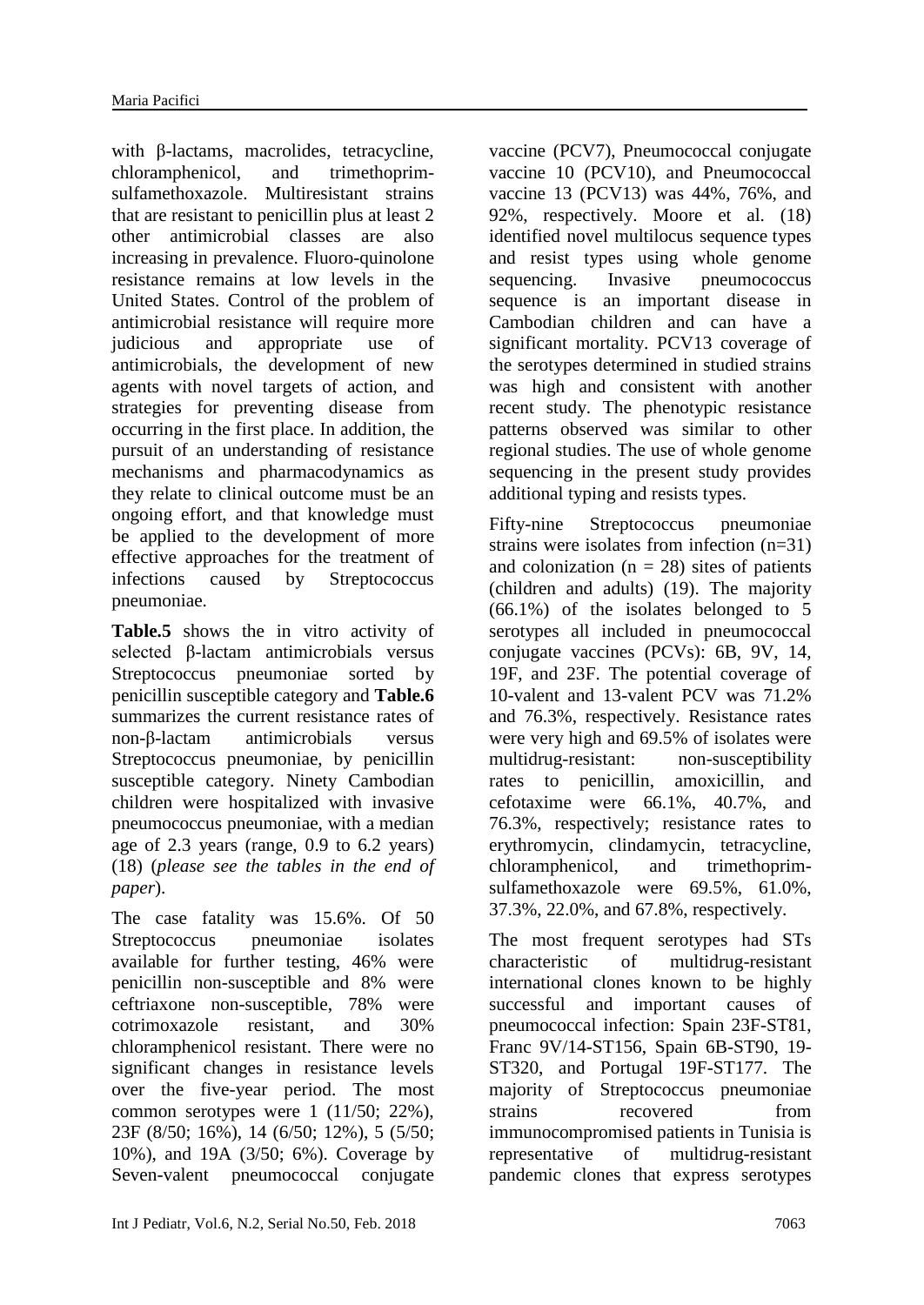targeted by PVCs. To contain the burden of pneumococcal disease and improve treatment choice among Tunisian immunocompromised patients PVCs should be offered to all of them.

#### **3-4. Multidrug-resistance of Salmonella in infants and children**

Solghan et al. (6) described the prevalence and trends of nontyphoidal Salmonella antimicrobial susceptibility within the New York State Foodborne Diseases Active Surveillance Network. The New York State Department of Health, Wadsworth Center Public Health Laboratory tested all Salmonella isolates from the New York State FoodNet catchment area between May 2003 and December 2007 for antimicrobial susceptibility to ampicillin, chloramphenicol, streptomycin, sulfisoxazole, tetracycline, nalidixic acid, and ciprofloxacin. Isolate susceptibility results were linked to their corresponding demographic and clinical data and analyzed. Multidrug-resistant isolates were defined as resistant to ampicillin, chloramphenicol, streptomycin, sulfisoxazole, and tetracycline and this multidrug-resistant was defined "R-type ACSSuT".

Antimicrobial susceptibility for 2,189 FooNet cases (98.5% of total cases) showed 79.6% pansusceptible, 6.9% Rtype ACSSuT, and 13% resistant to at least one antimicrobial agent but not R-type ACSSuT. Four (0.2%) isolates were resistant to ciprofloxacin. From 2004 to 2007, cases with R-type ACSSuT significantly decreased from 8.7%  $(37/424)$  to 4.8%  $(24/499)$  (p-level  $< 0.01$ ). Serotypes with the highest proportion of R-type ACSSuT included Salmonella Typhimurium 17.9% (79/444), and Salmonella Newport 29.1% (51/175). Among Salmonella Typhimurium isolates, over 40% of the African-American cases (19/46) had R-type ACSSuT isolates, compared with 15.7% of the Caucasian cases  $(58/369)$  (p-level  $\lt$  0.01). R-type ACSSuT nontyphoidal Salmonella has decreased since 2003 within the New York State FoodNet catchment area. Monitoring resistance patterns remains important in identifying emerging resistant strains, the vulnerable population, and determining appropriate presumptive treatment regimens. In Africa, multidrug-resistant non-typhoidal salmonella are one of the leading causes of morbidity and the high rate of mortality in children under 5 years of age, second in importance only to pneumococcal disease. Kariuki et al. (20) studied the non-typhoidal Salmonella isolates from pediatric patients admitted at two hospital in Nairobi, Kenya, and followed the index cases to their homes, where rectal swabs and stools from parents and siblings, and animals in close contact, were obtained.

The majority of non-typhoidal salmonella from cases were Salmonella enterica serotype Typhimurium (106 out of 193; 54.9%) and Salmonella enterica serotype Enteritidis (64; 33.2%), a significant proportion (34.2%) of which were multiply resistant to 3 or more antibiotics, including ampicillin, tetracycline, cotrimoxazole and chloramphenicol. Only 23.4% of nontyphoidal salmonella were fully susceptible to all 10 antibiotic tested. Of the 32 non-typhoidal salmonella obtained from contacts (9 adults and 23 children) at the times of index cases,  $21$   $(65.6\%)$ isolates were similar by antibioticsusceptibility profiles and plasmid content, and their Xbal- and Spel-digestion chromosomal DNA patterns were indistinguishable from those of the corresponding index cases.

Only 3 out of 180 (1.7%) samples from environmental sources, including animals, soil, sewers and food, contained nontyphoidal salmonella matching those from corresponding index cases. The carriage of non-typhoidal salmonella in an asymptomatic population was represented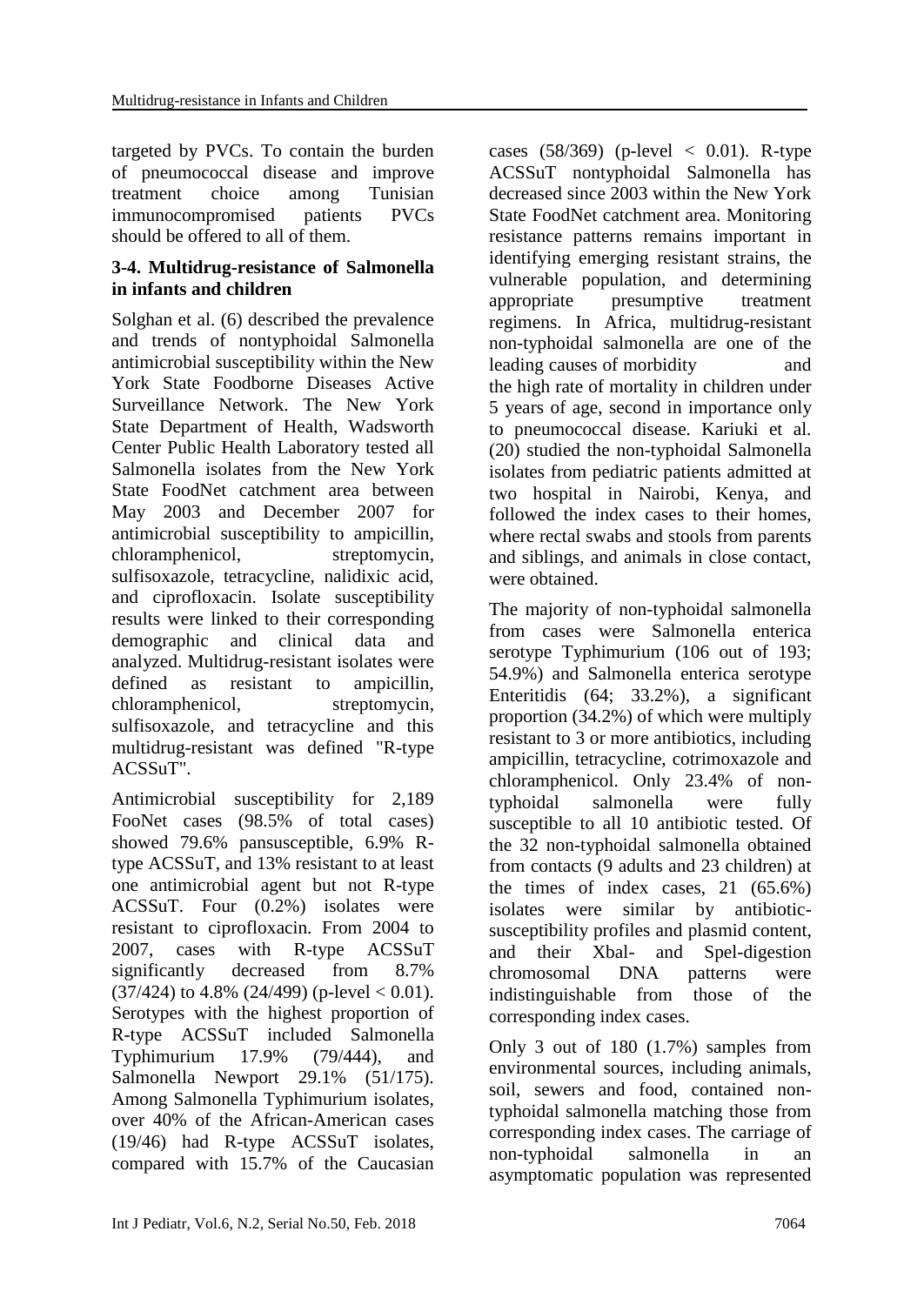by 6.9% of human contacts from 27 out of 127 homes sampled. This population of carriers may represent an important reservoir of non-typhoidal salmonella that would play a significant role in the epidemiology of community-acquired nontyphoidal salmonella bacteremia in children. Mwangi et al. (21) retrospectively reviewed data from children admitted with acute bacterial meningitis to a Kenyan district hospital from 1994 through 2000. These authors also examined the antibiotic susceptibility patterns. A total of 390 cases (1.3% of all admissions) of whom 88% were less than 5 years old. The apparent minimum annual incidence in children younger than 5 years of age increased from 120 to 202 per 100,000 children between 1995 and 2000 (p < 0.001). Increasing the lumbar punctures performed by including prostrated or convulsing children significantly increased the number of cases detected ( $p < 0.005$ ).

The most common organisms in infants with age less than 3 months were streptococci and Enterobacteriacae. Streptococcus pneumoniae (43.1%) and Haemophilus influenzae (41.9%) were predominant in the postneonatal period. The overall mortality rate was 30.1%, and 23.5% of survivors developed neurologic sequelae. Chloramphenicol resistance of Haemophilus influenzae rose from 8% in 1994 to 80% in 2000 (p < 0.0001) accompanied by an apparent increase in mortality rate. Acute bacterial meningitis in rural Kenya is a severe illness with substantial mortality and morbidity. Prognosis could be improved by broadening the criteria for lumbar puncture and use of appropriate antibiotics.

### **3-5. Multidrug-resistance of Pseudomonas aeruginosa in infants and children**

Thirty-two neonates with a mean age of 12.5 days hospitalized in a neonatal

intensive care unit of a public maternity hospital in Rio de Janeiro, Brazil, were seized by Pseudomonas aeruginosa during the period from July 1997 to July 1999 (22). Twenty (62.5%) patients received antimicrobials before positive blood cultures presentation. A total of 87.5% neonates were premature, 62.5% presented very-low-birth weight and 40.6% had asphyxia. High multidrug-resistance percentage to β-lactams, chloramphenicol, trimethoprim-sulfamethoxazole and tetracycline was detected among the isolated strains. All isolated strains were classified multidrug-resistant. Most strains presented serotype O11 while pulsed field gel electrophoresis analysis revealed seven distinct clones with isolation predominance of a single clone (75%) isolated from July 1997 to June 1988. Etiologic agents of meningitis were prospectively investigated among patients admitted to Usman Danfondio, University Teaching Hospital, Sokoto (23).

Of 1,097 cerebrospinal fluid samples submitted to the microbiology laboratory from various wards of the hospital, 289 (26%) were microscopically, culturally and/or serologically proven to be affected by bacterial meningitis. The etiologic spectrum was as follows: Neisseria meningitis (61%), Streptococcus pneumoniae (18%), Haemophilus influenzae (10%), Staphylococcus aureus (6%), Coliform bacilli (3%), Escherichia coli (0.7%), Mycobacterium tuberculosis (0.7%), Listeria monocytogenes (0.4%), Flavobacterium meningosepticum (0.4%), and Pseudomonas putrifaciens (0.4%). Bacterial meningitis was most prevalent (195; 68%) among children aged 1 to 9 years, while adults and neonates were least affected. Coliform bacilli caused 5 of 8 neonatal cases. Males were more frequently affected than females ( $p \le$ 0.05). Culture and microscopy were comparatively less efficient than the search for bacterial antigens, specifically in the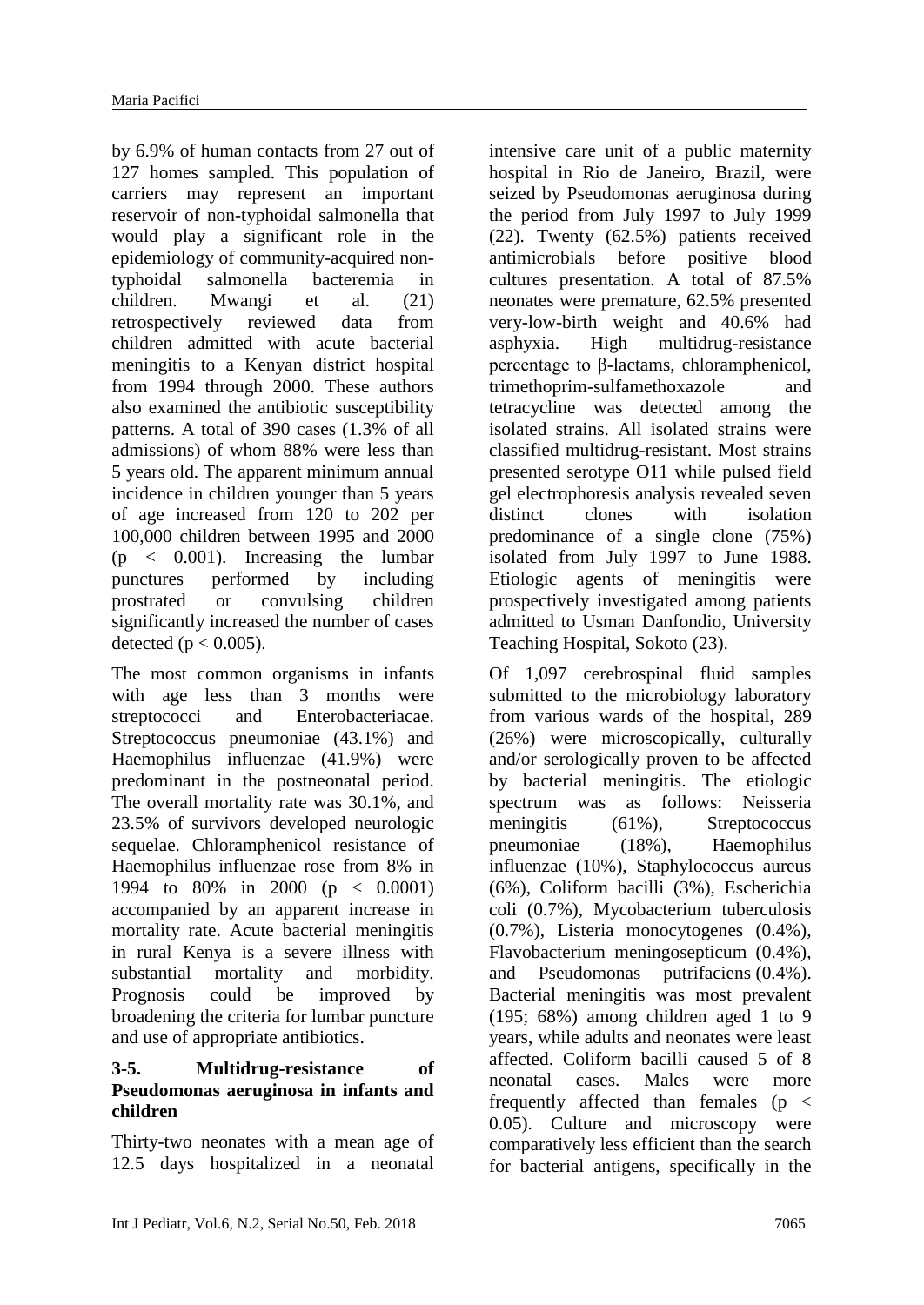diagnosis of Haemophilus meningitis. Antimicrobial susceptibility of Neisseria meningitides to ampicillin and benzyl penicillin reduced progressively over the years (F = 406.98;  $p < 0.001$ ). Nineteen (11%) of the isolates (5 Meningococci, 7 Staphylococcus aureus, 1 Haemophilus influenzae and 6 others) showed simultaneous resistance to chloramphenicol, ampicillin and benzyl penicillin.

#### **3-6. Multidrug-resistance of Haemophilus strains in infants and children**

Haemophilus bacteria are normally present in the upper respiratory tract of healthy individuals. However, these bacteria could be opportunistic pathogens especially in children (24). A total of 154 Haemophilus strains were isolated from throat swabs of 208 children who had upper respiratory tract infections (24). Among the 154 Haemophilus strains isolated,  $n= 117$ Haemophilus influenzae (76%), n= 35 Haemophilus parainfluenzae (22.7), and n= 2 Haemophilus aphrophilus (13%) were identified by API of New Hampshire (NH). β-lactamase activity was positive in 42 isolates of 117 Haemophilus influenzae isolates, while it was negative in 75 isolates. β-Lactamase activity was positive in 20 Haemophilus parainfluenzae isolates, and negative in 15.

All the Haemophilus aphrophilus isolates were β-lactamase negative. It is known that β-lactamase positive Haemophilus bacteria are resistant to some antibiotics. Therefore, the antibiotic resistance of Haemophilus was further investigated in relation to β-lactamase activity. The in vitro antibacterial susceptibilities of Haemophilus strains for ampicillin, sulbactam-ampicillin, trimethoprimsulfamethoxazole, gentamicin, chloramphenicol, and ciprofloxacin were tested by disk diffusion method on chocolate agar. In 42 β-lactamase-positive

Haemophilus influenzae isolates, 32 isolates were resistant against ampicillin. In 20 β-lactamase-positive Haemophilus parainfluenzae isolates, 16 were resistant to ampicillin. The 2 β-lactamase-negative Haemophilus aphrophilus were sensitive to ampicillin. **Table.7** shows the susceptibility and resistance in βlactamase-positive Haemophilus isolates against various antibiotics, and **Table.8** shows the susceptibility and resistance in β-lactamase-negative Haemophilus isolates against various antibiotics (*please see the tables in the end of paper*).

### **3-7. Multidrug-resistance of Staphylococcus aureus in infants and children**

Wang et al. (25) correlated the multidrugresistance (MDR) and sequence type (ST) clones of community-associated (CA) methicillin-resistant Staphylococcus aureus (MRSA) to identify the genes responsible for clindamycin and mupirocin in Staphylococcus aureus from pediatric hospital in mainland China. A total of 435 Staphylococcus aureus isolates were collected. Compared with CA methicillin susceptible Staphylococcus aureus (MSSA), the resistance rates of CA-MRSA to ciprofloxacin, chloramphenicol, gentamicin, and tetracycline were higher (19.0 versus 2.6%, p < 0.001; 14.7 versus 3.1%,  $p < 0.001$ ; 14.7 versus 3.1%,  $p <$ 0.01; and 46.0 versus 13.3%, p < 0.001, respectively).

Compared with hospital-associated (HA)- MRSA, the resistance rates of CA-MRSA to ciprofloxacin, gentamicin, rifampicin, tetracycline, and trimethoprimsulfamethoxazole were lower (19 versus 94.8%, p < 0.001; 14.7 versus 84.4%, p < 0.0001; 5.5 versus 88.3%, p < 0.001; 46 versus 94.8%, p < 0.001; 1.8 versus 9.1%.  $p \leq 0.01$ , respectively). The resistance rates of CA-MRSA, HA-MRSA and CA-MSSA to clindamycin (92.0, 77.9, and 64.1%, respectively), and erythromycin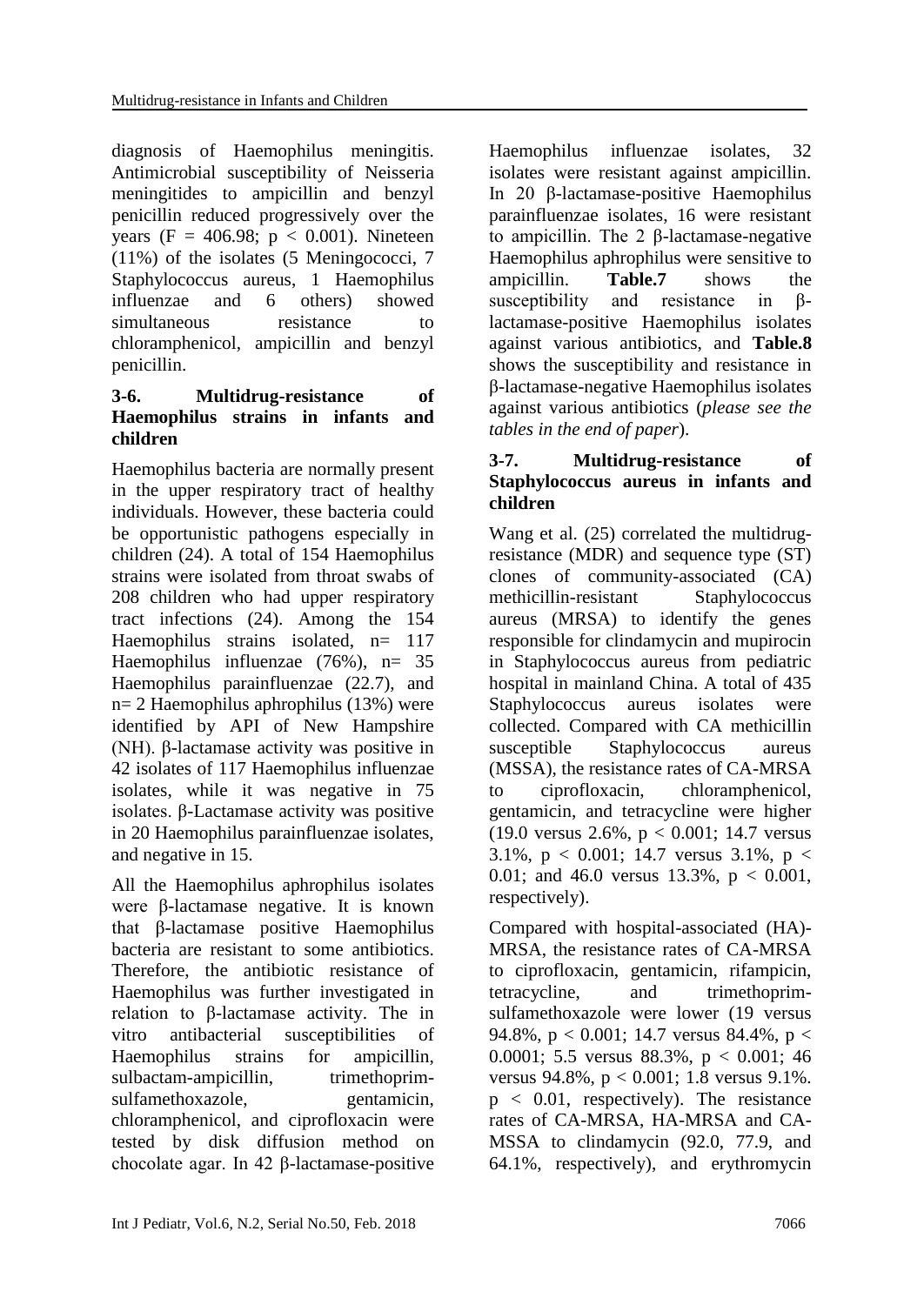(85.9, 77.9, and 63.1%, respectively) were high. The MDR rates (resistance to three or more non-β-lactams) were 49.6, 100, and 14% in the CA-MRSA, HA-MRSA and CA-MSSA isolates, respectively. Five of seven ST clones in the CA-MRSA isolates, namely ST59, ST338, ST45, ST910 and ST965, had MDR rates  $>$  50% (67.9, 87.5, 100, 50, and 83.3%, respectively). The constitutive phenotype of macrolide-lincosamide-streptogramin B (MLSb) resistance (69%) and the ermB gene (38.1%) predominated among the MLSb-resistance CA-Staphylococcus aureus strains.

The resistance rate to mupirocin was 2.3% and plasmids carrying the mupA gene varied in size between 23 and 54.2 kb in six strains with high-level resistance as determined by Southern blot analysis. The present data show that resistance to non-βlactams, especially to clindamycin, is high in CA-MRSA isolates from Chinese children and that the profile of resistance is related to clonal type. The present findings reveal distinctive patterns of MLSbresistant genes among CA-Staphylococcus aureus isolates. **Table.9** shows the antimicrobial resistance to non-β-lactam agents of Staphylococcus aureus isolated from pediatric hospitals in mainland China (*please see the table in the end of paper*).

Methicillin-resistant Staphylococcus aureus (MRSA) is a common multidrugresistant (MDR) pathogen (26). Herein are discussed MRSA and its infections in Krasnoyarsk, Siberian Russia between 2007 and 2011. The incidence of MRSA in 3,662 subjects was 22.0% and 2.9% for healthcare- and community-associated MRSA (HA- and CA-MRSA), respectively. The 15-day mortality rates for MRSA hospital- and communityacquired pneumonia (HAP and CAP) were 6.5% and 50%, respectively. MRSA CAP cases included pediatric deaths; of the MRSA pneumonia episodes available,  $\geq$ 27.3% were associated with bacteremia.

Most cases of HA-MRSA examined exhibited ST239/spa3 (t037)/SCCmecIII.1.1.2 (designated as ST239Kras), while all CA-MRSA cases examined were ST8/spa1 (t008)/SCCmecIV.3.1.1 (IVc) (designated as ST8Kras). ST239Kras and ST8Kras strongly expressed cytolytic peptide (phenol-soluble modulin alpha  $(PSM\alpha)$ ; and δ-hemolysin, hld) genes, similar to CA-MRSA. ST239Kras pneumonia may have been attributed to a unique set of multiple virulence factors (MVFs): toxic shock syndrome toxin-1 (TSST-1), elevated PSMα/Hld expression, αhemolysin, the staphylococcal enterotoxin SEK/SEQ, and the immune evasion factor SCIN/SAK, and collagen adhesion. Regarding ST8Kras, SEA was included in MVFs, some of which were common to ST239Kras.

The ST239Kras (strain OC3) genome contained: a completely unique phage, φSa7-like (W), with no at repetition; Staphylococcus aureus pathogenicity island SaPI2R, the first TSST-1 genepositive (tst+) SaPI in the ST239 lineage; and a super copy of  $IS256$  ( $>22$ ) copies/genome). ST239Kras carried the Brazilian SCCmecIII.1.1.2 and United Kingdom-type test. ST239Kras and ST8Kras were MDR, with the same levofloxacin resistance mutations; small, but transmissible chloramphenicol resistance plasmids spread widely enough not to be ignored. These results suggest that novel MDR and MVF+ HA- and CA-MRSA (ST239Kras and ST8Kras) emerged in Siberian Russia (Krasnoyarsk) associated with fatal pneumonia, and also with ST239Kras, a new (Siberian Russian) clade of the ST239 lineage, which was created through stepwise evolution during its potential transmission route of Brazil-Europe-Russia/Krasnoyarsk, thereby selective advantages from unique MVFs and the MDR.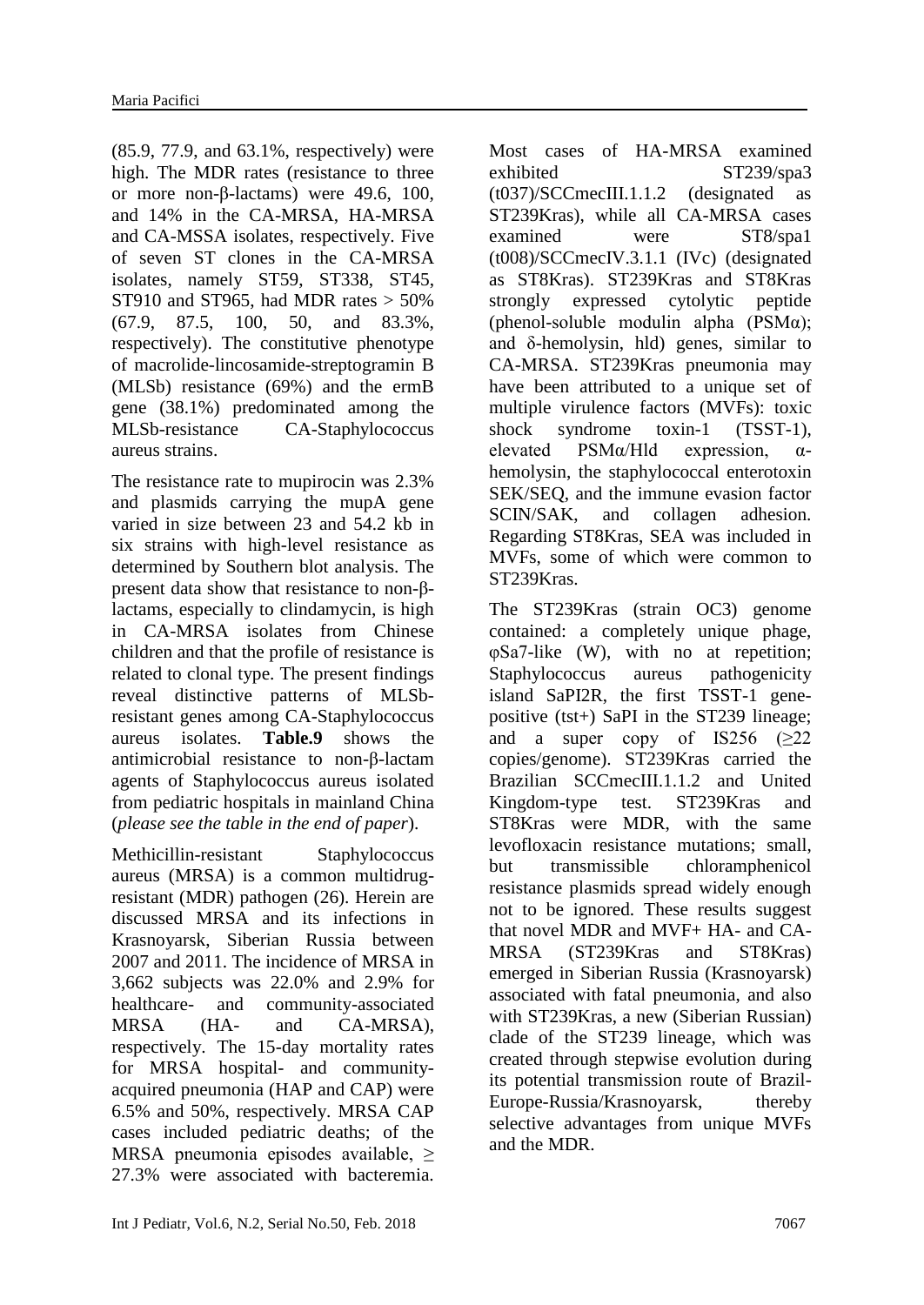### **3-8. Multidrug-resistance of Klebsiella isolates in a neonatal intensive care unit**

An outbreak of multiresistant Klebsiella pneumoniae occurring in a neonatal intensive care unit is described by Reish et al. (27). All infections developed at least 5 days after admission to the unit (range, 5 to 40 Days). Four infants had septicemia and one had urinary tract infection. Three of the infected infants died. All Klebsiella isolates were resistant to ampicillin, cefotaxime, cefuroxime, co-amxilav, mezlocillin, chloramphenicol, gentamicin, and ceftazidime (except in two); all were susceptible to imipenem and quinolones. An extensive case-control study identified the following significant risk factors for colonization: prematurity; presence of indwelling catheters; previous antibiotic treatment; and parenteral nutrition. The outbreak was controlled with re-emphasis on strict hand-washing practices, chortling, closure of the unit to outborn admissions, and changing the regimen of empirical antibiotic therapy. Physicians should be aware of multiresistant Klebsiella species and change treatment whenever clinically indicated, even before culture results are available.

### **3-9. Multidrug-resistance of Enteropathogenic Escherichia coli (EPEC) isolates in infants and children**

Huang et al. (28) investigated the drug resistance and β-lactamase genotype distribution of enteropathogenic Escherichia coli isolated from pediatric patients with diarrhea in southern China. The prevalence of enteropathogenic Escherichia coli in children with diarrhea was 3.53%. The commonest serotypes were O55:K59 and O126:K1, and the typical enteropathogenic Escherichia coli were more prevalent than atypical enteropathogenic Escherichia coli (51 versus 7). Isolates from this region were most commonly found to be resistant to

ampicillin and cotrimoxazole, followed by chloramphenicol, ceftriaxone, and ceftazidime. More than 96% of the strains were susceptible to cefoperazone/sulbactam and imipenem. The most common β-lactamase genotypes identified in 58 strains were blaCTX-M-1 (60.3%), blaTEM (56.9%), blaCTX-M-0 (27.6%), and blaSHV (15.5%). Among 58 isolates, 22 strains were found to harbor one β-lactamase gene, and the proportions of resistance to ampicillin, cotrimoxazole, chloramphenicol, ceftriaxone, and ceftazidime, were 81.8%, 63.6%, 40.9%, 18.2%, and 9.1%, respectively. A further 30 strains carrying multiple β-lactamase genes had increased resistance to the above antimicrobial agents (100%, 83.3%, 70.0%, 60.0% and 30.0%, respectively). In contrast, antibiotic resistance in the last 6 strains without a detectable β-lactamase gene was substantially reduced. Drug resistance may be associated with the βlactamase gene number, with a greater number of β-lactamase genes resulting in higher antibiotic resistance.

### **3-10. Multidrug-resistance of Vibrio cholera in infants and children**

Various Vibrio cholera serogroups cause cholera, which occurs as a major epidemic disease in most developing countries (29). The study was undertaken during cholera epidemics in North West Ethiopia from August 2006 to September 2008. Diarrheic stool samples were processed per the standard microbiology procedures at Bahir Dar Regional Health Research Laboratory. Antimicrobial susceptibility tests were performed using disc diffusion technique per Kirby-Bauer method. Eighty- one Vibrio cholera 01 serotype Inaba were isolated from stools of cholera cases. Antibiograms of Vibrio cholera 01 Inaba showed that 71.6% of isolates were resistant against two, 18.4% to three and 5% to four antibiotics.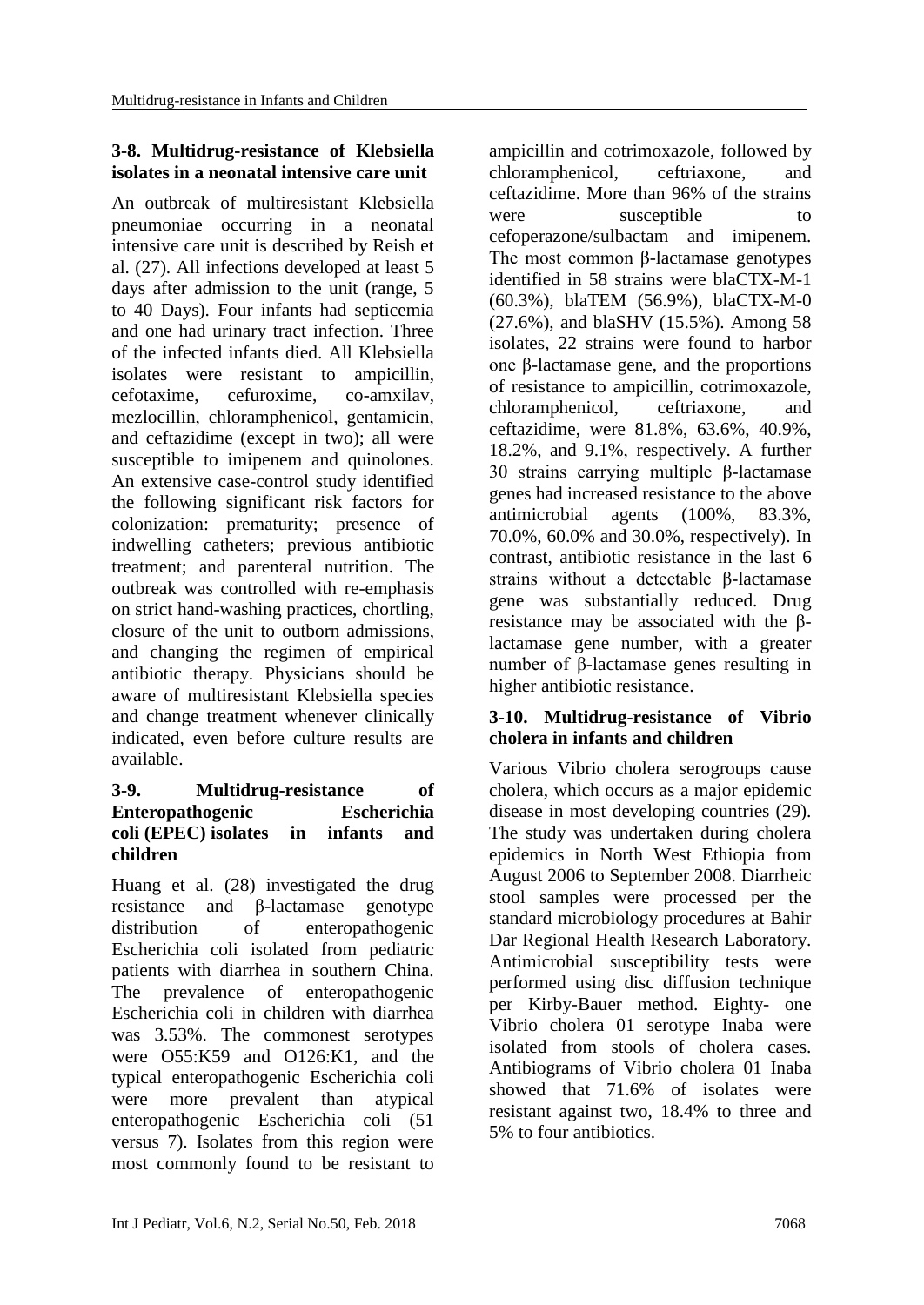All Vibrio cholera Inaba isolates were resistant to cotrimoxazole n= 81 (100%). High levels of resistance were also shown to chloramphenicol  $n= 76$  (94%), and ampicillin n= 72 (89%) with least resistance to erythromycin n= 12 (15%), tetracycline  $n= 5$  (6.2%), and ciprofloxacin  $n= 1$  (1.2%). However, all isolates remain susceptible to doxycycline  $n= 81$  (100%). In the study area, doxycycline or ciprofloxacin could be used for treatment of adult cholera cases whereas erythromycin is an alternative for young children. Antimicrobial susceptibility tests are strongly recommended for Vibrio cholera strains in treatment intervention during epidemics.

#### **4- DISCUSSION**

 Pathogenic bacteria may cause disease and death. The major pathogenetic bacteria are the enteric gram-negative bacilli, especially Escherichia coli, Klebsiella, Enterobacter, Haemophilus influenzae type b, Pseudomonas species, Salmonella Species, Shigella species, Streptococcus pneumoniae, Acinetobacter naumannii, and Vibrio cholera. The antibiotics that cause resistance to these organisms are ampicillin, cotrimoxazole, chloramphenicol, ceftriaxone, and ceftazidime. When a bacterial becomes resistant to at least two or more, antimicrobials; this effect is named multidrug-resistant. Resistance to chloramphenicol usually is caused by a plasmid-encoded acetyltransferase that inactivate the drug. Acetylated derivatives of chloramphenicol fail to bind to bacterial ribosomes (30). Ampicillin resistance is related to an integron-borne OXA-1-type β-lactamase in 85.2% of the cases and to a TEM-1-type β-lactamase in the remaining 14.8%. Resistance to cotrimoxazole was due to the presence of a DHFR gene in all groups except one of Salmonella flexneri, where a DHFR VII gene was found within an integron. Chloramphenicol resistance

was associated in every case with positive chloramphenicol acetyltransferase activity. All strains were susceptible to nalidixic acid, ciprofloxacin, ceftazidime, cefotaxime, and cefoxitin (3). Antimicrobial susceptibility was performed against: amikacin, ampicillin, amoxicillin, amoxiclav, cefuroxime, cefotaxime, ceftazidime, cefoperazone, tetracycline, chloramphenicol, ciprofloxacin, and gentamicin (4). Gramnegative bacteria identified were Pseudomonas species (20.5%), Pseudomonas aeruginosa (1.86%), Salmonella species (1.09%), Acinetobacter naumannii (8.13%), Escherichia coli (4.06%), and Klebsiella species (5.16%) (4). Gram-negative pathogens were more than gram-positive in the bloodstream. Antimicrobial susceptibility was made against: amikacin, ampicillin, amoxicillin, amoxiclav, cefuroxime, cefotaxime, ceftazidime, cefoperazone, tetracycline, chloramphenicol, ciprofloxacin, and gentamicin.

Resistance to different antibiotics in the most important isolated bacteria were: 32.1%, 10.8%, 87.8%, 96.0%, 39.1%, 35.2%, 49.4%, 69.0%, 80.02%, 22.0%, 59.0%, 30.1%, respectively, for Pseudomonas species, and 32.0%, 3.7%, 84.2%, 83.2%, 80.1%, 75.4%, 44.8%, 45.2%, 33.3%, 19.0%, 34.1%, 11.5%, respectively, for Acinetobacter species. Resistance to a majority of the antimicrobial agents for several pathogens implicated in bloodstream infections, particularly in gram-negative bacteria, can make complications in treatment of infection caused by them. A multidrugresistance of Salmonella enterica subspecies: Salmonella enterica, Salmonella serovar, Salmonella typhi, and Salmonella paratyphi is caused by chloramphenicol, ampicillin, trimethoprim and nalidixic acid (5). In neonates, Salmonella strains were resistant to ampicillin, cephalotin, ceftriaxone,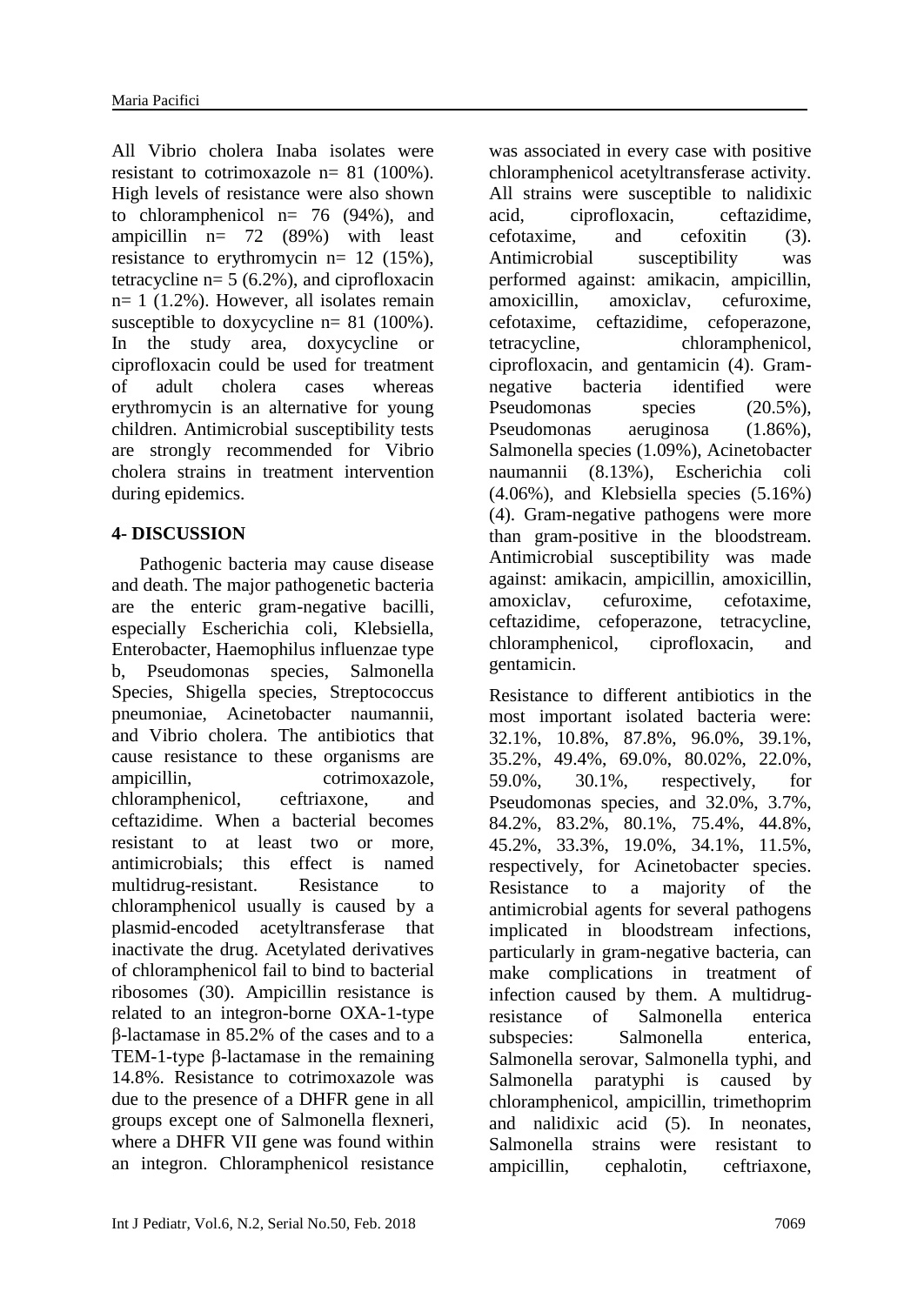gentamicin, amikacin, trimethoprimsulfamethoxazole, chloramphenicol, and tetracycline. Analysis of the plasmid pattern of the wild strains and of the transconjugants confirmed that these were identical strains (7). Salmonella typhimurium and Salmonella Havana were the most common (45.7% and 30.9%, respectively) followed by Salmonella typhi (2.9%), and Salmonella Iarochelle (2.4%) (8). The antimicrobials used were chloramphenicol, gentamicin, tetracycline, ampicillin, cephalotin, trimethoprimsulfamethoxazole, kanamycin, nalidixic acid, streptomycin, and furoxone. Strains resistant to 4-7 antibiotics comprised 85.6% of total isolates. A percentage of 71.9 of resistant strains contained transferable resistance factors and Salmonella Typhimurium had the highest rate of transfer (90.8%). Chloramphenicol had the highest rate of transfer among the agents used (77.4%) and streptomycin the lowest (20.0%). A total of Shigella species  $(n = 62)$  were isolated from diarrheal patients (9).

Over 70% of the Shigella was resistant to two or more antibiotics. Twenty-one distinct multidrug-resistance patterns were observed in these isolates. A percentage of 91 of the salmonellae isolated contained resistance determinants, of which 89.6% were resistant to more than one antimicrobial. Strains resistant to 4-7 antibiotics comprised 85.6% of the total isolates. Resistance to chloramphenicol had the highest rate of transfer among the antimicrobial used (77.4%) and streptomycin the lowest (20.0%). The resistance patterns most frequently transferred was chloramphenicol, tetracycline, ampicillin, trimethoprimsulfamethoxazole, and kanamycin. One hundred and twenty-eight Shigella strains were isolated from newborn and infant faecal specimens (10). Six Shigella strains were observed. Each strain was tested for resistance to 11 antibiotics. The resistance

varied from 84% for chloramphenicol to 1% for Kanamycin, while no resistance was observed for gentamicin. Clinical isolates demonstrating multidrugresistance were found to harbor a large transmissible plasmid of 45-75 MDa while isolates without multiple-resistance did not. Two large virulence plasmids of 123 and 110 MDa were found in 12 strains of Shigella flexneri, and 4 strains of Shigella sonnei. Small plasmids of 4.5, 4.2, 3.5, 2.8, and 1.5 MDa were present in all strains. These plasmids were species-specific and can be used as marker plasmids to identify species. Bastos and Loureiro (11) studied the multidrug-resistance profiles in 122 Shigella strains isolated from patients aged from 0 to 80 years presenting diarrhea. The highest resistance rate rates were found for tetracycline, chloramphenicol, and trimethoprim-sulfamethoxazole. esistance to at least three drugs was more common among Shigella sonnei (39.5%) and Shigella sonnei (10%). Six (4.9%) of Shigella strains were susceptible to all antibiotics tested. Resistance to at least three drugs was common among Shigella flexneri and Shigella sonnei.

Navia et al. (3) investigated the epidemiological relationship as well as the antimicrobial susceptibility and the mechanisms of resistance to ampicillin, chloramphenicol, and cotrimoxazole in 86 strains of Shigella species isolated from the stool samples of children less than 5 years of age. Shigella flexneri was the major Shigella strain (90%). Overall, antimicrobial susceptibility testing showed a high level of resistance to ampicillin, chloramphenicol, tetracycline, and cotrimoxazole. Ampicillin resistance was related to an integron-borne OXA-1 type β-lactamase in 85.2% of the cases and to a TEM-1-type β-lactamase in the remaining 14.8%. Resistance to cotrimoxazole was due to the presence of a DHFR gene in all groups except one of Shigella flexneri, where a DHFR VII gene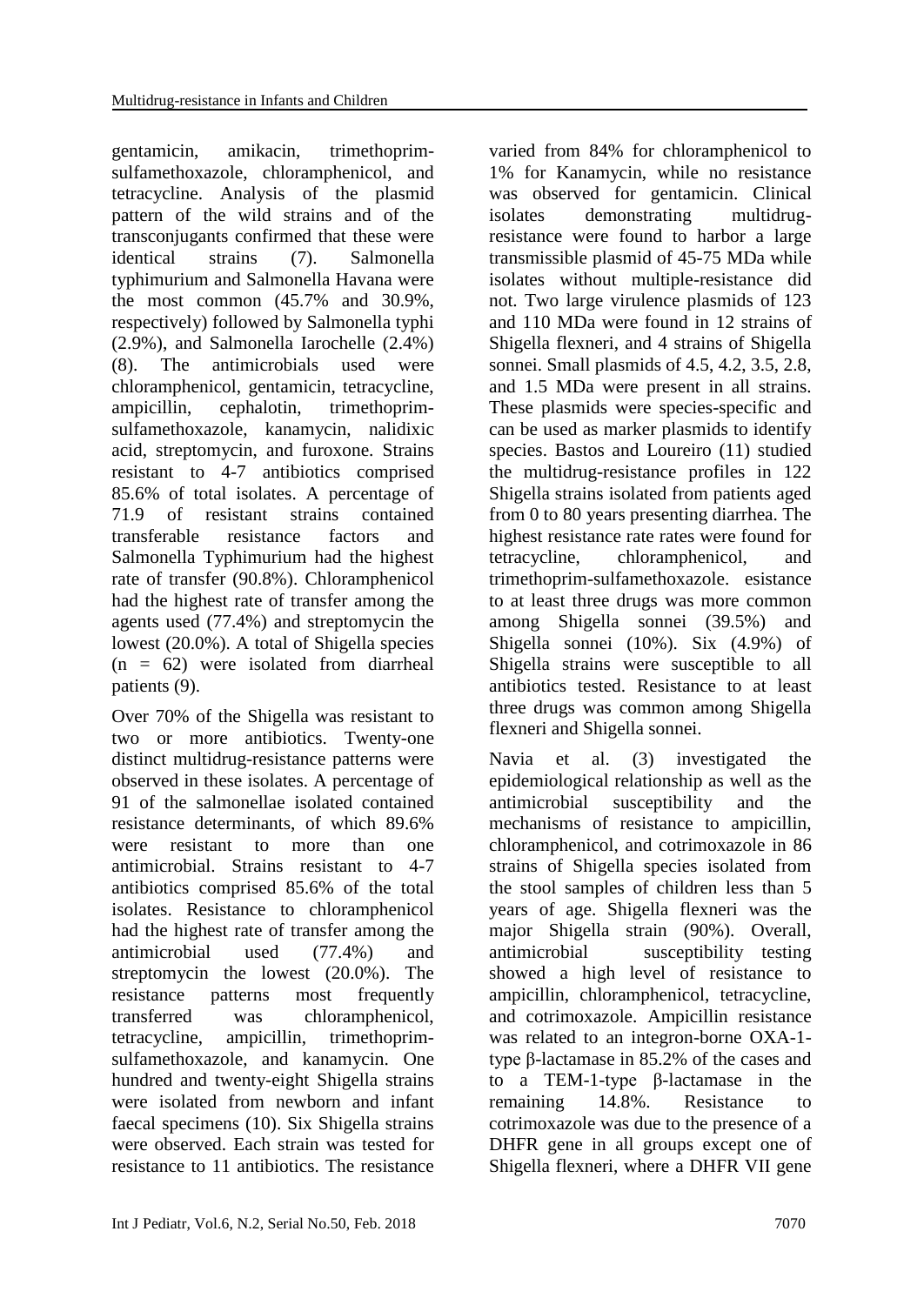was found within an integron. Resistance to chloramphenicol is caused by a plasmid by a plasma-encoded acetyltransferase that inactivate the drug. Resistance also can result from decreased permeability and from ribosomal mutation. Acetylated derivatives of chloramphenicol fail to bind to bacterial ribosome (30). All strains were susceptible to nalidixic acid, ciprofloxacin, ceftazidime, cefotaxime, and cefoxitin.

El-Genday et al. (12) investigated the diversity within Shigella dysenteriae and Shigella boydii isolated from stool samples of diarrheic children aged < 5 years. Shigella dysenteriae and Shigella boydii isolates were often resistant to ampicillin, chloramphenicol, and tetracycline. Genetic differences in trimethoprimsulfamethoxazole and β-lactam-encoding resistance genes were also present. Shigella dysenteriae and Shigella boydii are genetically diverse pathogens and the high level of multidrug-resistance associated with both pathogens and their resistance to the most available inexpensive antibiotics underlines the importance of continuing surveillance. Mandomando et al. (13) assessed the antimicrobial and mechanisms of resistance in 109 Shigella and 40 Salmonella isolates from children with diarrhea aged less than 5 years.

A high proportion of Shigella isolates were resistant to chloramphenicol, ampicillin, tetracycline, and trimethoprimsulfamethoxazole. Sixty-five percent of the isolates were multidrug-resistant. Shigella flexneri isolates were more resistant than Shigella sonnei to ampicillin, and chloramphenicol, whereas Shigella sonnei isolates were more resistant to tetracycline. Among Shigella isolates, antibiotic resistance was related mainly to the presence of OXA-1-like β-lactamases for ampicillin, dfrA1 genes for trimethoprimsulfamethoxazole, tetB genes for tetracycline, and acetyltransferase for chloramphenicol. Salmonella isolates were

resistant to tetracycline, chloramphenicol, trimethoprim-sulfamethoxazole, and ampicillin. Multidrug-resistance of Salmonella isolates was found in 23% of patients. Egah et al. (14) collected stool samples from eight hundred and ten children. The Shigella isolated was flexneri, boydii, sonnei, and dysenteriae. Most strains of Shigella isolated were resistant to ampicillin, chloramphenicol, cotrimoxazole, nalidixic acid, and tetracycline. All strains were found to be sensitive to ciprofloxacin. Jahan and Hossain (15) collected 21 Shigella specimens from diarrheal bloody faecal, 14 (67%) specimens were Shigella dysenteriae 1 and 7 (33%) were Shigella flexneri. The two strains had different antibiotic susceptibility patterns. All Shigella isolates were tested for resistance to 6 common antibiotics. The two strains had different antibiotic susceptibility patterns. The Shigella flexneri isolates showed resistant patterns to all antibiotic tested and the Shigella dysenteriae 1 isolates were resistant to 4 antibiotics.

All Shigella dysenteriae type 1 strains were resistant to 6 antimicrobials tested and twice to a different combination of 4 antibiotics. Resistance of Streptococcus currently exists at high rates with βlactams, macrolides, tetracycline, chloramphenicol, and trimethoprimsulfamethoxazole. Multiresistant strainsstrains that are resistant to penicillin plus at least 2 other antimicrobial classes are also increasing in prevalence. Moore et al. [18] studied 90 Cambodian children, with a median age of 2.3 years (range, 0.9 to 6.2 years), hospitalized with invasive pneumococcus pneumoniae infection. Of 50 Streptococcus pneumoniae strains available for further testing, 46% were cotrimoxazole resistant, and 30% were chloramphenicol resistant. The most common serotypes were 1 (22%), 23F (16%), 14 (12%), 5 (12%), and 19A (6%). Coverage by PCV7, PCV10, and PCV13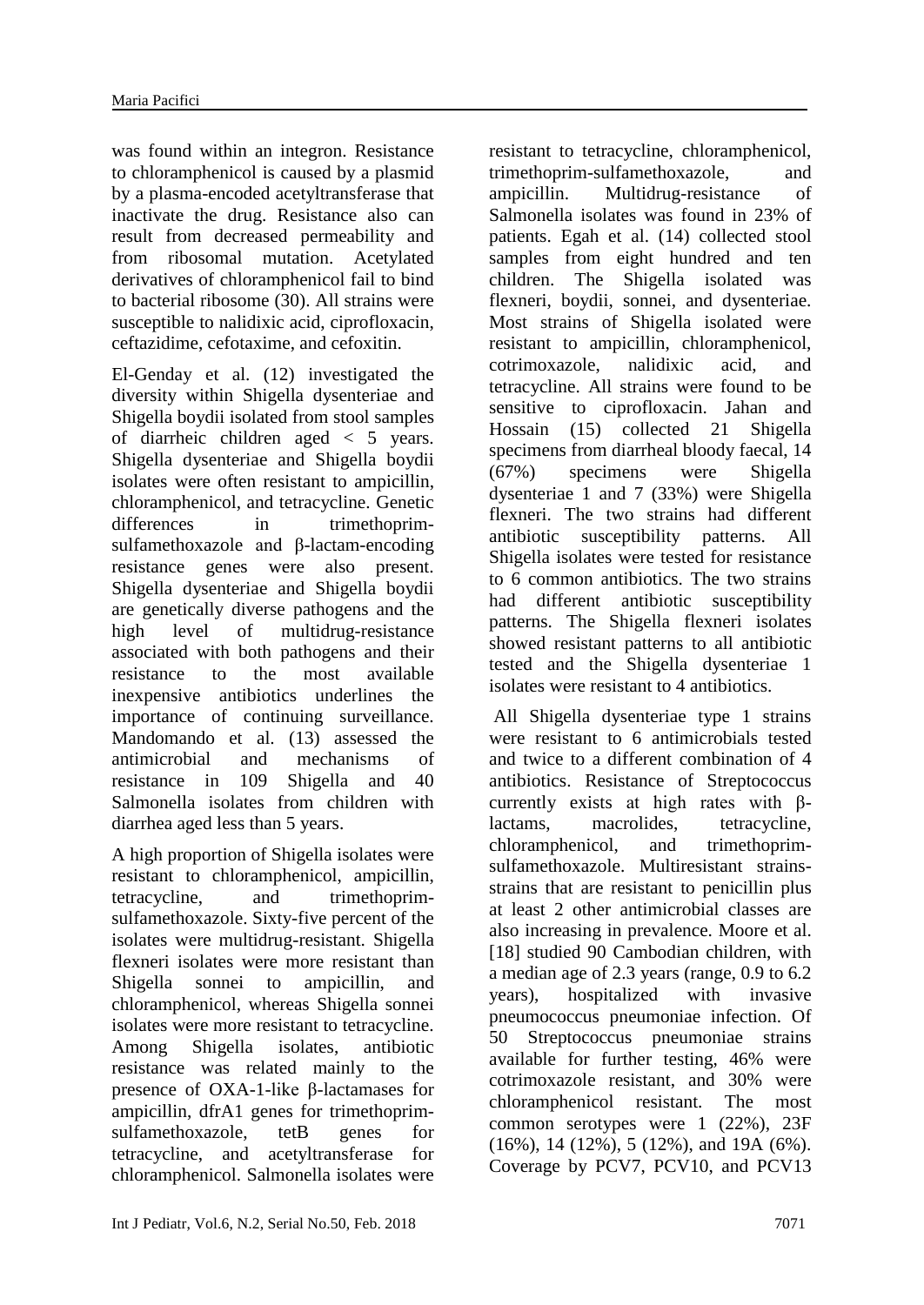was 44%, 76%, and 92%, respectively. Invasive pneumococcus sequence is an important disease and can have a significant mortality rate. Raddaoui et al. (19) isolated 31 infections and 28 sites of children and adults. The majority (66.1%) of the isolates belonged to 5 serotypes all included in PCVAs: 6B, 9V, 14, 19F, and 23F. The potential coverage of 10-valent and 13-valent PCV was 71.2% and 76.3%, respectively. Resistance rates were very high and 69.5% of isolates to erythromycin, clindamycin, tetracycline, chloramphenicol, and trimethoprimsulfamethoxazole ranged from 22.0 and 69.5%. The most frequent serotypes had STs characteristic of multidrug-resistant international clones known to be highly successful and important causes of pneumococcal infection.

Solghan et al. (6) described the prevalence and trends of nontyphoidal Salmonella antimicrobial susceptibility within the New York State Fordborne Disease Active Surveillance Network. From May 2003 and December 2007, the New York State Department of Health, Wadsworth Center Public Health Laboratory tested all salmonella isolates from the New York State catchment area. The susceptibility to ampicillin, chloramphenicol, streptomycin, sulfisoxazole, tetracycline, nalidixic acid, and ciprofloxacin was investigated. Multidrug-resistant isolates were defined as resistant to ampicillin, chloramphenicol, streptomycin, sulfisoxazole, and tetracycline and were referred to as (Rtype ACSSut). Antimicrobial susceptibility for 2,189 FoodNet cases (98.5% of total cases) showed 79.6% pansusceptible, 7% R-type were ACSSut, and 13% resistant to at least one antibiotic. From 2004 to 2007, cases with R-type ACSSut decreased from 8.7% to 4.8% (p-level  $< 0.01$ ). Serotypes with the highest proportion of R-type ACSSut included Salmonella Typhimurium isolates 17.9% and Salmonella Newport 29.1%.

In Africa, multidrug-resistant non-typhoid Salmonella are one of the leading causes of morbidity and high rate of mortality in children under 5 years of age. The majority of non-typhoid Salmonella from cases were Salmonella enterica serotype Typhimurium (54.9%) and Salmonella enterica serotype Enteritidis (33.2%) (20). A significant proportion (34.2%) was multidrug-resistant to 3 or more antibiotics. From 1994 through 2000, Mwangi et al. (21) reviewed data from 390 children, aged less than 5 years of age, 88% were admitted with acute bacterial meningitis to a Kenyan district hospital. From 1995 and 2000, the apparent minimum annual incidence in children younger than 5 years increased from 120 to 202 per 100,000 children ( $p < 0.001$ ).

The most common organisms isolated in infants younger than 3 months were streptococci and Enterobacteriacae. Streptococcus pneumoniae (43.1%) and Haemophilus influenzae (41.9%) were predominant in the postnatal period. The mortality rate was 30.1% and 23.5% of survivors developed neurologic sequelae. Chloramphenicol resistance of Haemophilus influenzae rose from 8% in 1994 to 80% in 2000 (p < 0.0001) accompanied by an increase in mortality rate. From July 1997 to July 1999, 32 neonates with a mean age of 12.5 days were hospitalized in an intensive care unit in Rio de Janeiro, Brazil. Pseudomonas aeruginosa was the prevalent pathogen (22). High multidrug-resistance percentage to β-lactams, chloramphenicol, trimethoprim-sulfamethoxazole, and tetracycline was detected among the isolate strains. All isolated strains were classified multidrug-resistant. Emele (23) sampled 1,097 cerebrospinal fluid specimens. A total of 289 (26%) were affected by bacterial meningitis. Neisseria meningitis, Streptococcus pneumoniae, Haemophilus influenzae, Staphylococcus aureus, Coliform bacilli, Escherichia coli,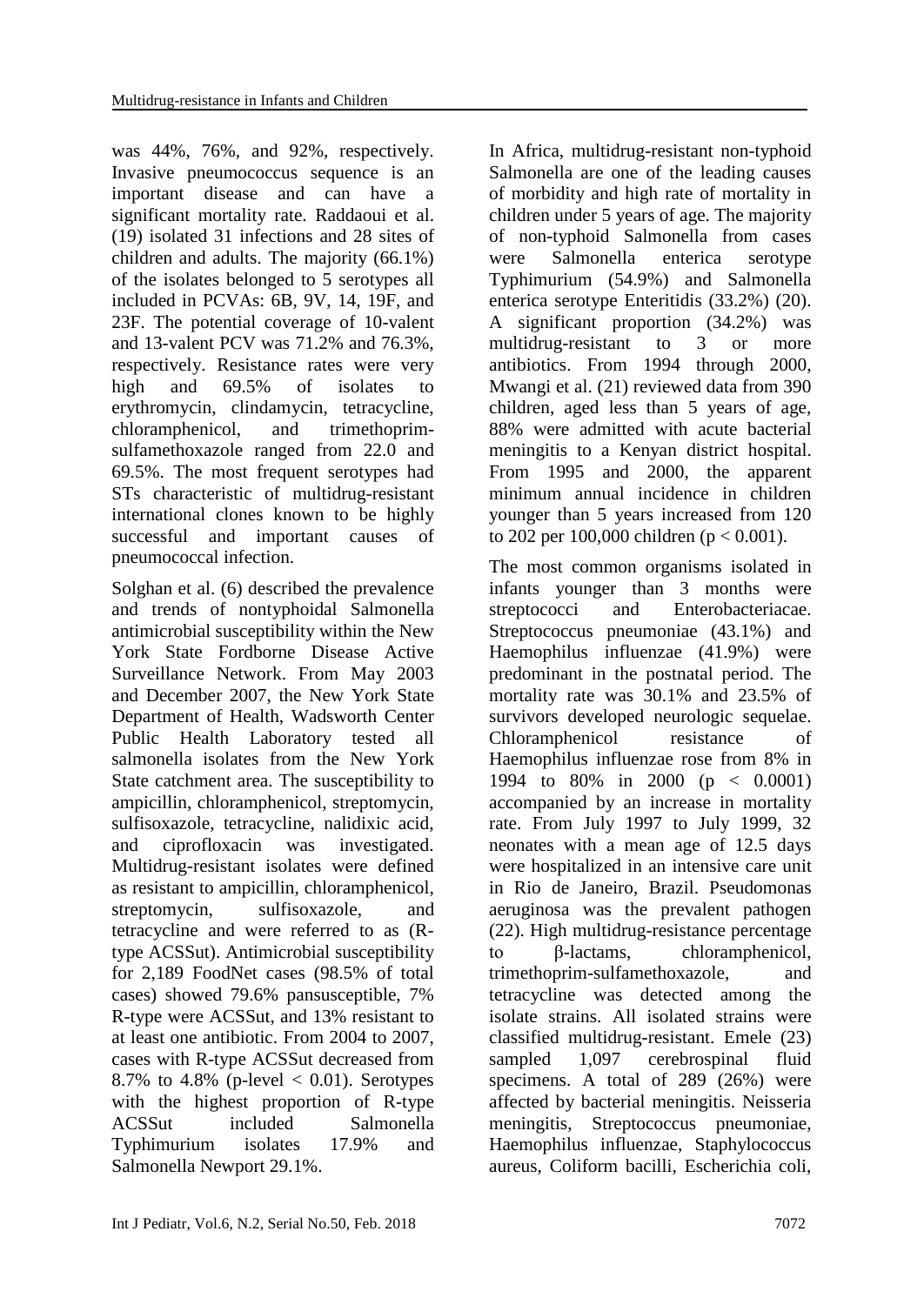Mycobacterium tuberculosis, Listeria monocytogenes, Flavobacterium meningitis, and Pseudomonas putrefaciens were the isolates observed. Nineteen (11%) of the isolates, (5 Meningococci, 7 Staphylococcus aureus, 1 Haemophilus influenzae, and 6 others) showed resistance to chloramphenicol, ampicillin and benzyl penicillin. A total of 154 Haemophilus strains were isolated from throat swabs of 208 children who had upper respiratory tract infections (24). Among 154 Haemophilus strains isolates, Haemophilus influenzae, Haemophilus parainfluenzae, and Haemophilus aphrophilus were identified by API NH. The antibiotic resistance of Haemophilus was investigated in relation to β-lactamase activity. The in vitro antibacterial susceptibilities of Haemophilus strains for ampicillin, sulbactam-ampicillin, trimethoprim-sulfamethoxazole,

gentamicin, chloramphenicol, and ciprofloxacin were tested by disk diffusion method on chocolate agar. Among 42 βlactamase-positive Haemophilus influenzae isolates, 32 isolates were resistant to ampicillin. In 20 β-lactamasepositive Haemophilus parainfluenzae isolates, 16 were resistant to ampicillin. Two β-lactamase-negative Haemophilus aphrophilus were sensitive to ampicillin.

A total of 435 Staphylococcus aureus isolates were collected in children by Wang et al. (25). These authors correlated the multidrug-resistance (MDR) and sequence type (ST) clones of communityassociated (CA) methicillin-resistance Staphylococcus aureus (MRSA) to identify the genes responsible for clindamycin and mupirocin in Staphylococcus aureus in children. Compared with CA methicillin susceptible Staphylococcus aureus (MSSA), the resistance rates of CA-MRSA to ciprofloxacin, chloramphenicol, gentamicin, and tetracycline were higher. Compared with hospital-associated (HA)- MRSA, the resistance rates of CA-MRSA

to ciprofloxacin, gentamicin, rifampicin, tetracycline, and trimethoprimsulfamethoxazole was lower. The MDR rates (resistance to three or more non-βlactams) were 49.6, 100, and 14 in the CA-MRSA, HA-MRSA and CA-MSSA isolates, respectively. Five of seven ST clones in the CA-MRSA isolates, namely ST59, ST338, ST45, ST910, and ST965, had MDR rates  $> 50\%$ . The constitutive phenotype of macrolide-lincosamidestreptogramin B (MLSb) resistance (69%) and the ermB gene (38.1%) predominated among the MLSb-resistance CA-Staphylococcus aureus strains. These data show that the resistance to non-β-lactams, especially to clindamycin, is high in CA-MRSA isolates from children and that the profile of resistance is related to clonal type.

Reish et al. (27) described the outbreak of multiresistant Klebsiella pneumoniae in a neonatal intensive care unit. Four infants had septicemia and one had urinary tract infection. All Klebsiella isolates were resistant to ampicillin, cefotaxime, cefuroxime, co-amoxiclav, mezlocillin, chloramphenicol, gentamicin, and ceftazidime. The outbreak was controlled with re-emphasis on strict hand-washing practices, chortling, closure of the unit to outborn admission, and changing the regimen of empirical antibiotic therapy. Huang et al. (28) investigated the drug resistance and β-lactamase genotype distribution of enteropathogenic Escherichia coli isolated from pediatric patients.

The commonest serotypes were O55:K59 and O126:K1. The typical enteropathogenic Escherichia coli were more prevalent than atypical enteropathogenic Escherichia coli (51 versus 7). The isolates of Escherichia coli were most commonly found to be resistant to ampicillin and cotrimoxazole, followed by chloramphenicol, ceftriaxone, and ceftazidime. The most common β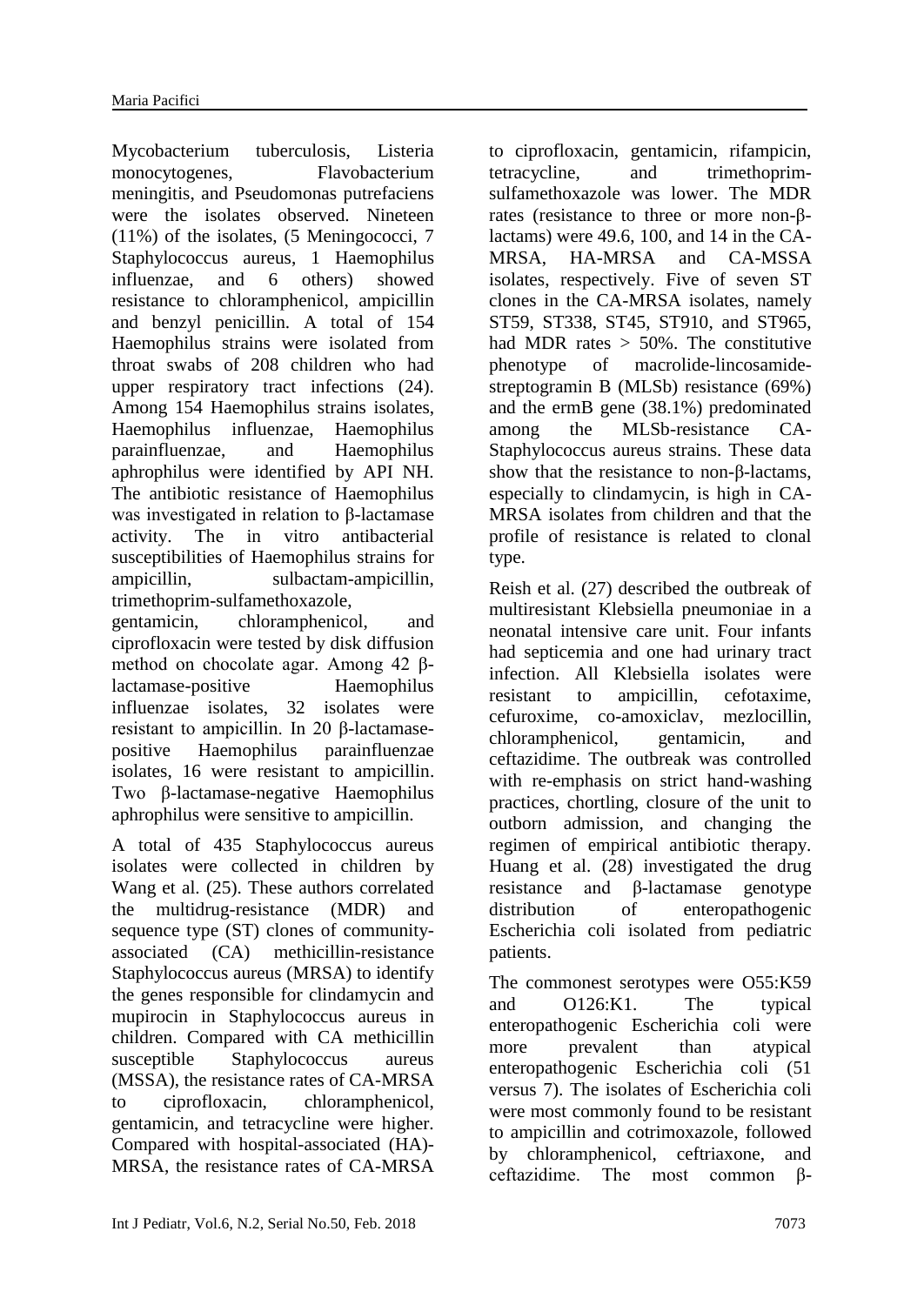lactamase genotypes identified in 58 trains were blaCTX-M-1, blaTEM, blaCTX-M-0, and blaSHV. Among 58 isolates, 22 strains were found to harbour one β-lactamase gene and were resistant to ampicillin, cotrimoxazole, chloramphenicol, ceftriaxone, and ceftazidime. A further 30 strains carrying multiple β-lactamase genes had increased resistance to the above antimicrobial agents. Drug resistance may be associated with the β-lactamase gene number, with a greater number of βlactamase genes resulting in higher antibiotic resistance. Various Vibrio cholerae occurs as a major epidemic disease in most developing countries (29). Diarrheic stool samples were collected during cholera epidemics, and processed per the standard microbiologic procedures. Eighty-one Vibrio cholerae 01 serotype Inaba were isolated from stools of cholera cases. All Vibrio cholera was resistant to cotrimoxazole. High levels of resistance were also shown to chloramphenicol, ampicillin, with least resistance to erythromicin, tetracycline, and ciprofloxacin. However, all isolates remain susceptible to doxycycline. Doxycycline or ciprofloxacin could be used for treatment of adult cholera cases whereas erythromycin is an alternative for young children. Antimicrobial susceptibility tests are strongly recommended for Vibrio cholera strains in treatment intervention during epidemics.

#### **5- CONCLUSIONS**

 In conclusion, bacterial infections may cause disease and death. Infants and children are often subject to bacterial infections. Antibiotics are essential drugs to combat and win bacterial infections. Antimicrobials kill bacteria protecting the infected patients, and therefore, reducing the risk of morbidity and mortality rate. The administration of antimicrobials may reduce the bacteria susceptibility to antibiotics. When the bacteria become resistant to antimicrobials, the antibiotics lose their protective effects against infected patients. The resistance to two, or more, antibiotics is named multidrugresistance. Amikacin, ampicillin, amoxicillin, amoxiclav, cefuroxime, cefotaxime, ceftazidime, cefoperazone, tetracycline, chloramphenicol, ciprofloxacin, and gentamicin may cause bacterial-resistance. Gram-negative bacilli, especially Escherichia coli, Klebsiella, Enterobacter, Salmonella, Shigella, Pseudomonas, Streptococcus, and Haemophilus influenzae type b, may become resistant to antimicrobials. Reasons behind the increase in antibioticresistant bacterial infections are the widespread unregulated use of antibiotics and the very large burden of bacterial infections. There is a need for better surveillance for antibiotic-resistant bacteria within hospitals; this requires substantial improvements in laboratory facilities and carefully planned research collaboration. A national committee should be established to advise on these matters and coordinate interventions. In literature there is not review on the multidrug-resistance in infants and children.

# **6- CONFLICT OF INTEREST**

The author declare no conflicts of financial interest in any product or service mentioned in the manuscript, including grants, equipment, medications, employments, gifts and honoraria.

## **7- ACKNOWLEDGMENTS**

The author thanks Dr. Patrizia Ciucci and Dr. Francesco Varricchio, of the Medical Library of the University of Pisa, for retrieving the scientific literature.

## **8- REFERENCES**

1. Duke T. [Antibiotic-resistant bacterial sepsis](https://www.ncbi.nlm.nih.gov/pubmed/11407623)  [in Papua New Guinea.](https://www.ncbi.nlm.nih.gov/pubmed/11407623) P N G Med J. 2000; 43(1-2):82-90.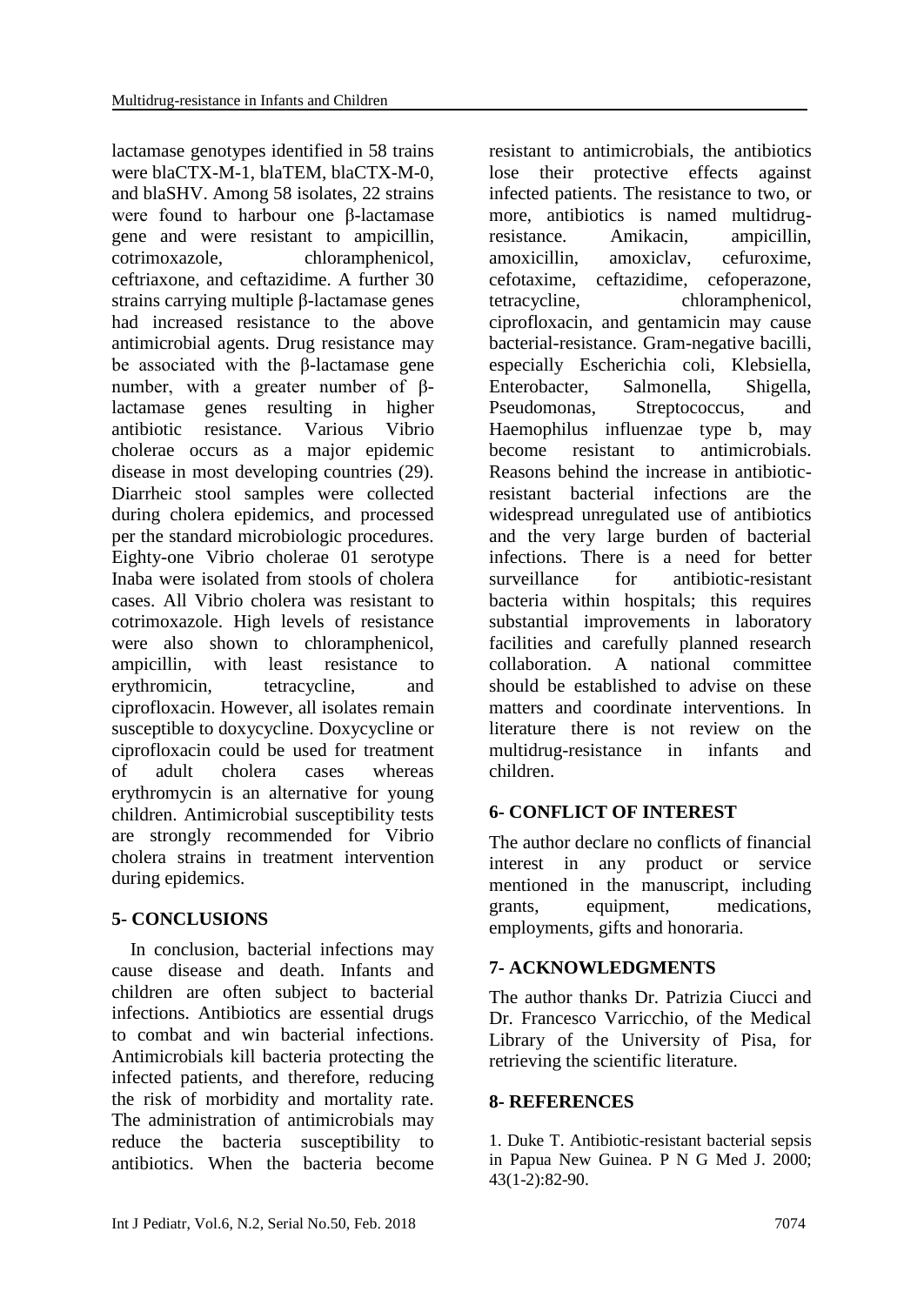2. [Huang Y,](https://www.ncbi.nlm.nih.gov/pubmed/?term=Huang%20Y%5BAuthor%5D&cauthor=true&cauthor_uid=25672408) [Shan XF,](https://www.ncbi.nlm.nih.gov/pubmed/?term=Shan%20XF%5BAuthor%5D&cauthor=true&cauthor_uid=25672408) [Deng H,](https://www.ncbi.nlm.nih.gov/pubmed/?term=Deng%20H%5BAuthor%5D&cauthor=true&cauthor_uid=25672408) [Huang YJ,](https://www.ncbi.nlm.nih.gov/pubmed/?term=Huang%20YJ%5BAuthor%5D&cauthor=true&cauthor_uid=25672408) [Mu](https://www.ncbi.nlm.nih.gov/pubmed/?term=Mu%20XP%5BAuthor%5D&cauthor=true&cauthor_uid=25672408)  [XP,](https://www.ncbi.nlm.nih.gov/pubmed/?term=Mu%20XP%5BAuthor%5D&cauthor=true&cauthor_uid=25672408) [Huang AL,](https://www.ncbi.nlm.nih.gov/pubmed/?term=Huang%20AL%5BAuthor%5D&cauthor=true&cauthor_uid=25672408) [Long QX.](https://www.ncbi.nlm.nih.gov/pubmed/?term=Long%20QX%5BAuthor%5D&cauthor=true&cauthor_uid=25672408) Epidemiology, Antimicrobial Resistance and β-lactamase Genotypic Features of Enteropathogenic Escherichia coli Isolated from Children with Diarrhea in Southern China. [Jpn J Infect Dis.](https://www.ncbi.nlm.nih.gov/pubmed/?term=huang+y%2C+shan+xf%2C+deng+h+2015) 2015; 68(3):239-43.

3. Navia MM, Capitano L, Ruiz J, Vargas M, Urassa H, Schellemberg D, Gascon J, Vila J. [Typing and characterization of mechanisms of](https://www.ncbi.nlm.nih.gov/pubmed/10488163)  [resistance of Shigella spp. Isolated from feces](https://www.ncbi.nlm.nih.gov/pubmed/10488163)  [of children under 5 years of age from Ifakara,](https://www.ncbi.nlm.nih.gov/pubmed/10488163)  [Tanzania.](https://www.ncbi.nlm.nih.gov/pubmed/10488163) J Clin Microbiol. 1999;37(10):3113- 17.

4. [Rabirad N,](https://www.ncbi.nlm.nih.gov/pubmed/?term=Rabirad%20N%5BAuthor%5D&cauthor=true&cauthor_uid=25916028) [Mohammadpoor M,](https://www.ncbi.nlm.nih.gov/pubmed/?term=Mohammadpoor%20M%5BAuthor%5D&cauthor=true&cauthor_uid=25916028) [Lari AR,](https://www.ncbi.nlm.nih.gov/pubmed/?term=Lari%20AR%5BAuthor%5D&cauthor=true&cauthor_uid=25916028) [Shojaie A,](https://www.ncbi.nlm.nih.gov/pubmed/?term=Shojaie%20A%5BAuthor%5D&cauthor=true&cauthor_uid=25916028) [Bayat R,](https://www.ncbi.nlm.nih.gov/pubmed/?term=Bayat%20R%5BAuthor%5D&cauthor=true&cauthor_uid=25916028) [Alebouyeh M.](https://www.ncbi.nlm.nih.gov/pubmed/?term=Alebouyeh%20M%5BAuthor%5D&cauthor=true&cauthor_uid=25916028) Antimicrobial susceptibility patterns of the gram-negative bacteria isolated from septicemia in Children's Medical Center, Tehran, Iran. [J Prev Med Hyg.](https://www.ncbi.nlm.nih.gov/pubmed/?term=Rabirad+n+2014) 2014; 55(1):23- 6.

5. Commons RJ, McBryde E, Valcanis M, Powling J, Street A, Hogg G. [Twenty-six years](https://www.ncbi.nlm.nih.gov/pubmed/22432672)  [of enteric fever in Australia: an](https://www.ncbi.nlm.nih.gov/pubmed/22432672)  [epidemiological analysis of antibiotic](https://www.ncbi.nlm.nih.gov/pubmed/22432672)  [resistance.](https://www.ncbi.nlm.nih.gov/pubmed/22432672) Med J Aust. 2012; 196(5):332-6.

6. [Solghan SM,](https://www.ncbi.nlm.nih.gov/pubmed/?term=Solghan%20SM%5BAuthor%5D&cauthor=true&cauthor_uid=19821741) [Dumas NB,](https://www.ncbi.nlm.nih.gov/pubmed/?term=Dumas%20NB%5BAuthor%5D&cauthor=true&cauthor_uid=19821741) [Root TP,](https://www.ncbi.nlm.nih.gov/pubmed/?term=Root%20TP%5BAuthor%5D&cauthor=true&cauthor_uid=19821741) [Quinlan](https://www.ncbi.nlm.nih.gov/pubmed/?term=Quinlan%20TM%5BAuthor%5D&cauthor=true&cauthor_uid=19821741)  [TM,](https://www.ncbi.nlm.nih.gov/pubmed/?term=Quinlan%20TM%5BAuthor%5D&cauthor=true&cauthor_uid=19821741) [Armstrong LR,](https://www.ncbi.nlm.nih.gov/pubmed/?term=Armstrong%20LR%5BAuthor%5D&cauthor=true&cauthor_uid=19821741) [Spina NL,](https://www.ncbi.nlm.nih.gov/pubmed/?term=Spina%20NL%5BAuthor%5D&cauthor=true&cauthor_uid=19821741) [Zansky SM.](https://www.ncbi.nlm.nih.gov/pubmed/?term=Zansky%20SM%5BAuthor%5D&cauthor=true&cauthor_uid=19821741) Multidrug-resistant nontyphoidal Salmonella in New York state's foodborne diseases active surveillance network counties. [Foodborne](https://www.ncbi.nlm.nih.gov/pubmed/?term=Solghan+sm+2010)  [Pathog Dis.](https://www.ncbi.nlm.nih.gov/pubmed/?term=Solghan+sm+2010) 2010; 7(2):167-73.

7. Asensi MD, Solari CA, Hofer E. [A](https://www.ncbi.nlm.nih.gov/pubmed/7823804)  [Salmonella agona outbreak in a pediatric](https://www.ncbi.nlm.nih.gov/pubmed/7823804)  [hospital in the city of Rio de Janeiro, Brazil.](https://www.ncbi.nlm.nih.gov/pubmed/7823804) Mem Inst Oswaldo Cruz. 1994; 89(1):1-4.

8. Farhoudi-Moghaddam AA, Katouli M, Jafari A, Bahavar MA, Parsi M, Malekzadeh F. [Antimicrobial drug resistance and resistance](https://www.ncbi.nlm.nih.gov/pubmed/2356442)  [factor transfer among clinical isolates of](https://www.ncbi.nlm.nih.gov/pubmed/2356442)  [salmonellae in Iran.](https://www.ncbi.nlm.nih.gov/pubmed/2356442) Scand J Infect Dis. 1990; 22(2):197-203.

9. Iwalokun BA, Gbenle GO, Smith SI, Ogunledun A, Akinsinde KA, Omonigbehin EA. [Epidemiology of shigellosis in Lagos,](https://www.ncbi.nlm.nih.gov/pubmed/11761772)  [Nigeria: trends in antimicrobial resistance.](https://www.ncbi.nlm.nih.gov/pubmed/11761772) J Health Popul Nutr. 2001; 19(3):183-90.

10. [Lin SR,](https://www.ncbi.nlm.nih.gov/pubmed/?term=Lin%20SR%5BAuthor%5D&cauthor=true&cauthor_uid=1547844) [Chang SF.](https://www.ncbi.nlm.nih.gov/pubmed/?term=Chang%20SF%5BAuthor%5D&cauthor=true&cauthor_uid=1547844) Drug resistance and plasmid profile of shigellae in Taiwan. [Epidemiol Infect.](https://www.ncbi.nlm.nih.gov/pubmed/?term=Lin+sr%2C+Chang+sf+1992) 1992; 108(1):87-97.

11. Bastos FC, Loureiro EC. [Antimicrobial](https://www.ncbi.nlm.nih.gov/pubmed/21860994)  [resistance of Shigella spp. Isolated in the State](https://www.ncbi.nlm.nih.gov/pubmed/21860994)  [of Pará, Brazil.](https://www.ncbi.nlm.nih.gov/pubmed/21860994) Rev Soc Bras Med Trop. 2011; 44(5):607-10.

12. [El-Gendy AM,](https://www.ncbi.nlm.nih.gov/pubmed/?term=El-Gendy%20AM%5BAuthor%5D&cauthor=true&cauthor_uid=21470441) [Mansour A,](https://www.ncbi.nlm.nih.gov/pubmed/?term=Mansour%20A%5BAuthor%5D&cauthor=true&cauthor_uid=21470441) [Weiner MA,](https://www.ncbi.nlm.nih.gov/pubmed/?term=Weiner%20MA%5BAuthor%5D&cauthor=true&cauthor_uid=21470441) [Pimentel G,](https://www.ncbi.nlm.nih.gov/pubmed/?term=Pimentel%20G%5BAuthor%5D&cauthor=true&cauthor_uid=21470441) [Armstrong AW,](https://www.ncbi.nlm.nih.gov/pubmed/?term=Armstrong%20AW%5BAuthor%5D&cauthor=true&cauthor_uid=21470441) [Young SY,](https://www.ncbi.nlm.nih.gov/pubmed/?term=Young%20SY%5BAuthor%5D&cauthor=true&cauthor_uid=21470441) [Elsayed N,](https://www.ncbi.nlm.nih.gov/pubmed/?term=Elsayed%20N%5BAuthor%5D&cauthor=true&cauthor_uid=21470441) [Klena JD.](https://www.ncbi.nlm.nih.gov/pubmed/?term=Klena%20JD%5BAuthor%5D&cauthor=true&cauthor_uid=21470441) Genetic diversity and antibiotic resistance in Shigella dysenteriae and Shigella boydii strains isolated from children aged <5 years in Egypt. [Epidemiol](https://www.ncbi.nlm.nih.gov/pubmed/?term=El-Gendy+am+2012)  [Infect.](https://www.ncbi.nlm.nih.gov/pubmed/?term=El-Gendy+am+2012) 2012; 140(2):299-310.

13. Mandomando I, Jaintilal D, Pons MJ, Vallès X, Espasa M, Mensa L, et al. [Antimicrobial susceptibility and mechanisms](https://www.ncbi.nlm.nih.gov/pubmed/19332670)  [of resistance in Shigella and Salmonella](https://www.ncbi.nlm.nih.gov/pubmed/19332670)  [isolates from children under five years of age](https://www.ncbi.nlm.nih.gov/pubmed/19332670)  [with diarrhea in rural Mozambique.](https://www.ncbi.nlm.nih.gov/pubmed/19332670) Antimicrob Agents Chemother. 2009; 53(6):2450-4.

14. Egah DZ, Banwat EB, Audu ES, Allanana JA, Danung ML, Damen JG, Badung BP. [Multiple drug resistant strains of Shigella](https://www.ncbi.nlm.nih.gov/pubmed/14692056)  [isolated in Jos, central Nigeria.](https://www.ncbi.nlm.nih.gov/pubmed/14692056) Niger Postgrad Med J. 2003; 10(3):154-6.

15. [Jahan Y,](https://www.ncbi.nlm.nih.gov/pubmed/?term=Jahan%20Y%5BAuthor%5D&cauthor=true&cauthor_uid=9308296) [Hossain A.](https://www.ncbi.nlm.nih.gov/pubmed/?term=Hossain%20A%5BAuthor%5D&cauthor=true&cauthor_uid=9308296) Multiple drugresistant Shigella dysenteriae type 1 in Rajbari district, Bangladesh. [J Diarrhoeal Dis Res.](https://www.ncbi.nlm.nih.gov/pubmed/?term=Jahan+y+Hossain+a+1997) 1997; 15(1):17-20.

16. [Zhang H,](https://www.ncbi.nlm.nih.gov/pubmed/?term=Zhang%20H%5BAuthor%5D&cauthor=true&cauthor_uid=25586929) [Pan F,](https://www.ncbi.nlm.nih.gov/pubmed/?term=Pan%20F%5BAuthor%5D&cauthor=true&cauthor_uid=25586929) [Zhao X,](https://www.ncbi.nlm.nih.gov/pubmed/?term=Zhao%20X%5BAuthor%5D&cauthor=true&cauthor_uid=25586929) [Wang G,](https://www.ncbi.nlm.nih.gov/pubmed/?term=Wang%20G%5BAuthor%5D&cauthor=true&cauthor_uid=25586929) [Tu Y,](https://www.ncbi.nlm.nih.gov/pubmed/?term=Tu%20Y%5BAuthor%5D&cauthor=true&cauthor_uid=25586929) [Fu S,](https://www.ncbi.nlm.nih.gov/pubmed/?term=Fu%20S%5BAuthor%5D&cauthor=true&cauthor_uid=25586929) et al. Distribution and antimicrobial resistance of enteric pathogens in Chinese paediatric diarrhoea: a multicentre retrospective study, 2008-2013. [Epidemiol](https://www.ncbi.nlm.nih.gov/pubmed/?term=Zhang+h%2C+pan+f%2C+zhao+x%2C+wang+g+2015)  [Infect.](https://www.ncbi.nlm.nih.gov/pubmed/?term=Zhang+h%2C+pan+f%2C+zhao+x%2C+wang+g+2015) 2015; 143(12):2512-9.

17. Brueggemann AB, Doern GV. [Resistance](https://www.ncbi.nlm.nih.gov/pubmed/11187442)  [among Streptococcus pneumoniae: patterns,](https://www.ncbi.nlm.nih.gov/pubmed/11187442)  [mechanisms, interpreting the breakpoints.](https://www.ncbi.nlm.nih.gov/pubmed/11187442) Am J Manag Care. 2000; 6(23 Suppl):S1189-96.

18. [Moore CE,](https://www.ncbi.nlm.nih.gov/pubmed/?term=Moore%20CE%5BAuthor%5D&cauthor=true&cauthor_uid=27448096) [Giess A,](https://www.ncbi.nlm.nih.gov/pubmed/?term=Giess%20A%5BAuthor%5D&cauthor=true&cauthor_uid=27448096) [Soeng S,](https://www.ncbi.nlm.nih.gov/pubmed/?term=Soeng%20S%5BAuthor%5D&cauthor=true&cauthor_uid=27448096) [Sar P,](https://www.ncbi.nlm.nih.gov/pubmed/?term=Sar%20P%5BAuthor%5D&cauthor=true&cauthor_uid=27448096) [Kumar V,](https://www.ncbi.nlm.nih.gov/pubmed/?term=Kumar%20V%5BAuthor%5D&cauthor=true&cauthor_uid=27448096) [Nhoung P,](https://www.ncbi.nlm.nih.gov/pubmed/?term=Nhoung%20P%5BAuthor%5D&cauthor=true&cauthor_uid=27448096) et al. Characterization of Invasive Streptococcus pneumoniae Isolated from Cambodian Children between 2007 - 2012. [PloS One.](https://www.ncbi.nlm.nih.gov/pubmed/?term=Moore+ce%2C+giess+a+2016) 2016; 11(7):e0159358.

19. [Raddaoui A,](https://www.ncbi.nlm.nih.gov/pubmed/?term=Raddaoui%20A%5BAuthor%5D&cauthor=true&cauthor_uid=26461259) [Simões AS,](https://www.ncbi.nlm.nih.gov/pubmed/?term=Sim%C3%B5es%20AS%5BAuthor%5D&cauthor=true&cauthor_uid=26461259) [Baaboura R,](https://www.ncbi.nlm.nih.gov/pubmed/?term=Baaboura%20R%5BAuthor%5D&cauthor=true&cauthor_uid=26461259) [Félix S,](https://www.ncbi.nlm.nih.gov/pubmed/?term=F%C3%A9lix%20S%5BAuthor%5D&cauthor=true&cauthor_uid=26461259) [Achour W,](https://www.ncbi.nlm.nih.gov/pubmed/?term=Achour%20W%5BAuthor%5D&cauthor=true&cauthor_uid=26461259) [Ben Othman T,](https://www.ncbi.nlm.nih.gov/pubmed/?term=Ben%20Othman%20T%5BAuthor%5D&cauthor=true&cauthor_uid=26461259) et al. Serotype Distribution, Antibiotic Resistance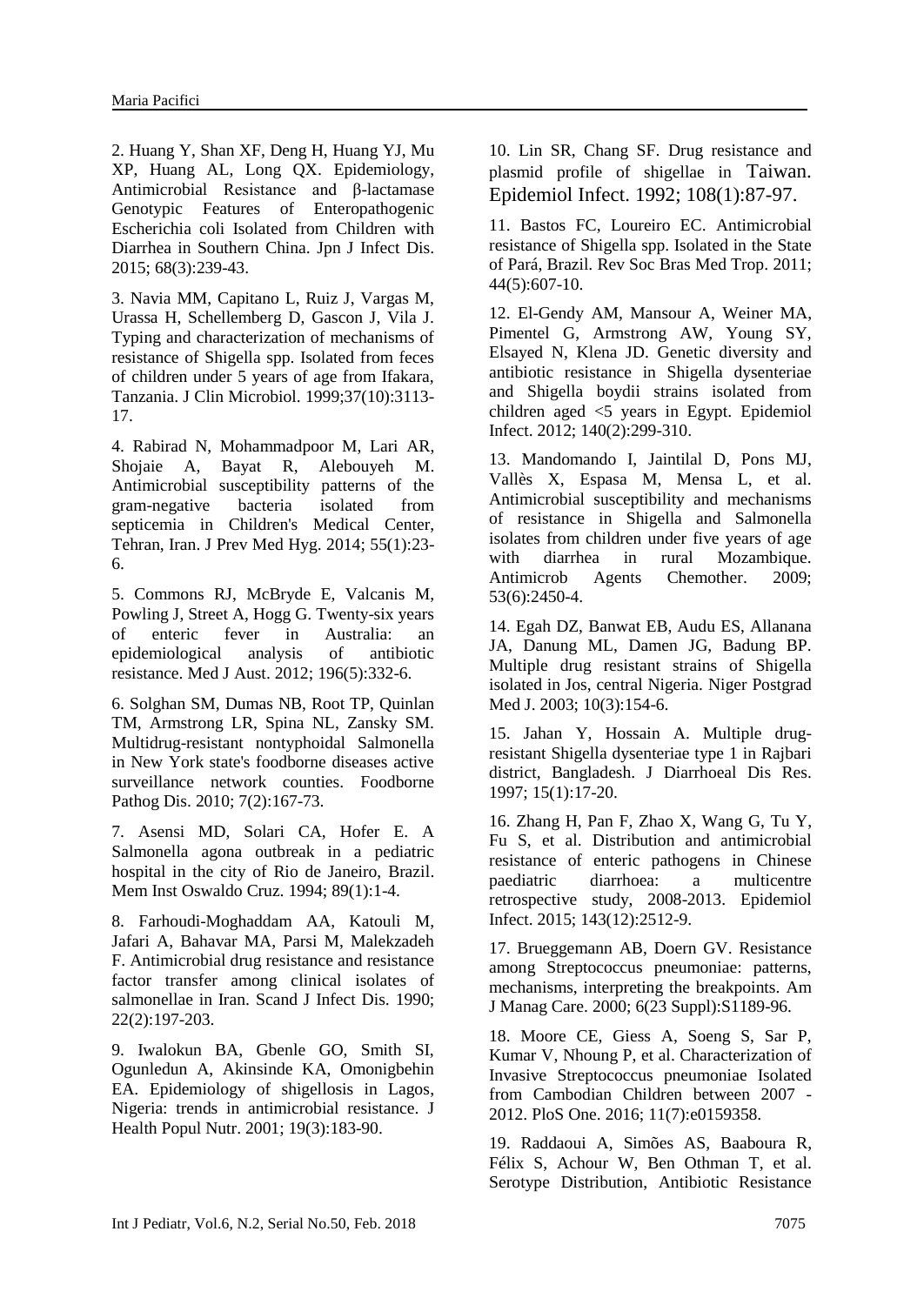and Clonality of Streptococcus pneumoniae Isolated from Immunocompromised Patients in Tunisia. [PloS One.](https://www.ncbi.nlm.nih.gov/pubmed/?term=Raddaoui+a+2015) 2015; 10(10):e0140390.

20. Kariuki S, Revathi G, Kariuki N, Kiiru J, Mwituria J, Muyodi J, et al. [Invasive](https://www.ncbi.nlm.nih.gov/pubmed/16585646)  [multidrug-resistant non-typhoidal Salmonella](https://www.ncbi.nlm.nih.gov/pubmed/16585646)  [infections in Africa: zoonotic or anthroponotic](https://www.ncbi.nlm.nih.gov/pubmed/16585646)  [transmission?](https://www.ncbi.nlm.nih.gov/pubmed/16585646) J Med Microbiol. 2006; 55(Pt 5):585-91.

21. Mwangi I, Berkley J, Lowe B, Peshu N, Marsh K, Newton CR. [Acute bacterial](https://www.ncbi.nlm.nih.gov/pubmed/12442027)  [meningitis in children admitted to a rural](https://www.ncbi.nlm.nih.gov/pubmed/12442027)  [Kenyan hospital: increasing antibiotic](https://www.ncbi.nlm.nih.gov/pubmed/12442027)  [resistance and outcome.](https://www.ncbi.nlm.nih.gov/pubmed/12442027) Pediatr Infect Dis J. 2002; 21(11):1042-8.

22. Loureiro MM, de Moraes BA, Mendonca VL, Quadra MR, Pinheiro GS, Asensi MD. [Pseudomonas aeruginosa: study of antibiotic](https://www.ncbi.nlm.nih.gov/pubmed/12048570)  [resistance and molecular typing in hospital](https://www.ncbi.nlm.nih.gov/pubmed/12048570)  [infection cases in a neonatal intensive care unit](https://www.ncbi.nlm.nih.gov/pubmed/12048570)  [from Rio de Janeiro City, Brazil.](https://www.ncbi.nlm.nih.gov/pubmed/12048570) Mem Inst Oswaldo Cruz. 2002; 97(3):387-94.

23. Emele FE. [Etiologic spectrum and pattern](https://www.ncbi.nlm.nih.gov/pubmed/10976835)  [of antimicrobial drug susceptibility in bacterial](https://www.ncbi.nlm.nih.gov/pubmed/10976835)  [meningitis in Sokoto, Nigeria.](https://www.ncbi.nlm.nih.gov/pubmed/10976835) Acta Paediatr. 2000; 89(8):942-6.

24. [Uraz G,](https://www.ncbi.nlm.nih.gov/pubmed/?term=Uraz%20G%5BAuthor%5D&cauthor=true&cauthor_uid=11116755) [Simşek H,](https://www.ncbi.nlm.nih.gov/pubmed/?term=Sim%C5%9Fek%20H%5BAuthor%5D&cauthor=true&cauthor_uid=11116755) [Celik B.](https://www.ncbi.nlm.nih.gov/pubmed/?term=Celik%20B%5BAuthor%5D&cauthor=true&cauthor_uid=11116755) beta-Lactamase activities and resistance to antibiotics of Haemophilus influenzae, H. parainfluenzae and H. aphrophilus strains identified in throat cultures from children. [Drug Metabol Drug Interact.](https://www.ncbi.nlm.nih.gov/pubmed/?term=Haemophilus+bacteria+are+normally+present+in+the+upper+respiratory+tract+of+healthy+individuals.) 2000; 16(3):217- 28.

25. Wang L, Liu Y, Yang Y, Huang G, Wang C, Deng L, et al. [Multidrug-resistant clones of](https://www.ncbi.nlm.nih.gov/pubmed/22595913)  [community-associated meticillin-resistant](https://www.ncbi.nlm.nih.gov/pubmed/22595913) 

[Staphylococcus aureus isolated from Chinese](https://www.ncbi.nlm.nih.gov/pubmed/22595913)  [children and the resistance genes to](https://www.ncbi.nlm.nih.gov/pubmed/22595913)  [clindamycin and mupirocin.](https://www.ncbi.nlm.nih.gov/pubmed/22595913) J Med Microbiol. 2012; 61(Pt 9):1240-47.

26. [Khokhlova OE,](https://www.ncbi.nlm.nih.gov/pubmed/?term=Khokhlova%20OE%5BAuthor%5D&cauthor=true&cauthor_uid=26047024) [Hung WC,](https://www.ncbi.nlm.nih.gov/pubmed/?term=Hung%20WC%5BAuthor%5D&cauthor=true&cauthor_uid=26047024) [Wan TW,](https://www.ncbi.nlm.nih.gov/pubmed/?term=Wan%20TW%5BAuthor%5D&cauthor=true&cauthor_uid=26047024) [Iwao](https://www.ncbi.nlm.nih.gov/pubmed/?term=Iwao%20Y%5BAuthor%5D&cauthor=true&cauthor_uid=26047024)  [Y,](https://www.ncbi.nlm.nih.gov/pubmed/?term=Iwao%20Y%5BAuthor%5D&cauthor=true&cauthor_uid=26047024) [Takano T,](https://www.ncbi.nlm.nih.gov/pubmed/?term=Takano%20T%5BAuthor%5D&cauthor=true&cauthor_uid=26047024) [Higuchi W,](https://www.ncbi.nlm.nih.gov/pubmed/?term=Higuchi%20W%5BAuthor%5D&cauthor=true&cauthor_uid=26047024) et al. Healthcareand Community-Associated Methicillin-Resistant Staphylococcus aureus (MRSA) and Fatal Pneumonia with Pediatric Deaths in Krasnoyarsk, Siberian Russia: Unique MRSA's Multiple Virulence Factors, Genome, and Stepwise Evolution. [PLoS One.](https://www.ncbi.nlm.nih.gov/pubmed/?term=Khokhlova+OE%2C+Hung+WC%2C+Wan+TW%2C+Iwao+Y%2C+Takano+T%2C+2015) 2015; 10(6):e0128017.

27. Reish O, Ashkenazi S, Naor N, Samra Z, Merlob P. [An outbreak of multiresistant](https://www.ncbi.nlm.nih.gov/pubmed/7907625)  [Klebsiella in a neonatal intensive care unit.](https://www.ncbi.nlm.nih.gov/pubmed/7907625) J Hosp Infect. 1993; 25(4):287-91.

28. [Huang Y,](https://www.ncbi.nlm.nih.gov/pubmed/?term=Huang%20Y%5BAuthor%5D&cauthor=true&cauthor_uid=25672408) [Shan XF,](https://www.ncbi.nlm.nih.gov/pubmed/?term=Shan%20XF%5BAuthor%5D&cauthor=true&cauthor_uid=25672408) [Deng H,](https://www.ncbi.nlm.nih.gov/pubmed/?term=Deng%20H%5BAuthor%5D&cauthor=true&cauthor_uid=25672408) [Huang YJ,](https://www.ncbi.nlm.nih.gov/pubmed/?term=Huang%20YJ%5BAuthor%5D&cauthor=true&cauthor_uid=25672408) [Mu XP,](https://www.ncbi.nlm.nih.gov/pubmed/?term=Mu%20XP%5BAuthor%5D&cauthor=true&cauthor_uid=25672408) [Huang AL,](https://www.ncbi.nlm.nih.gov/pubmed/?term=Huang%20AL%5BAuthor%5D&cauthor=true&cauthor_uid=25672408) [Long QX.](https://www.ncbi.nlm.nih.gov/pubmed/?term=Long%20QX%5BAuthor%5D&cauthor=true&cauthor_uid=25672408) Epidemiology, Antimicrobial Resistance and β-lactamase Genotypic Features of Enteropathogenic Escherichia coli Isolated from Children with Diarrhea in Southern China. [Jpn J Infect Dis.](https://www.ncbi.nlm.nih.gov/pubmed/?term=Huang+y%2C+shan+xf%2C+deng+h%2C+huang+yj+2015) 2015; 68(3):239-43.

29. Abera B, Bezabih B, Dessie A. [Antimicrobial suceptibility of V. cholerae in](https://www.ncbi.nlm.nih.gov/pubmed/20607994)  [north west, Ethiopia.](https://www.ncbi.nlm.nih.gov/pubmed/20607994) Ethiop Med J. 2010; 48(1):23-8.

30. MacDougall C, Chambers HF. Protein synthesis inhibitors and miscellaneous antibacterial agents. In Goodman and Gilman's The Pharmacological Basis of therapeutics. 12th edition. Laurence Brunton, Bruce Chabner and Bjorn Knollman, Eds. Mc Graw Hill: New York; 2011, Pp 1527.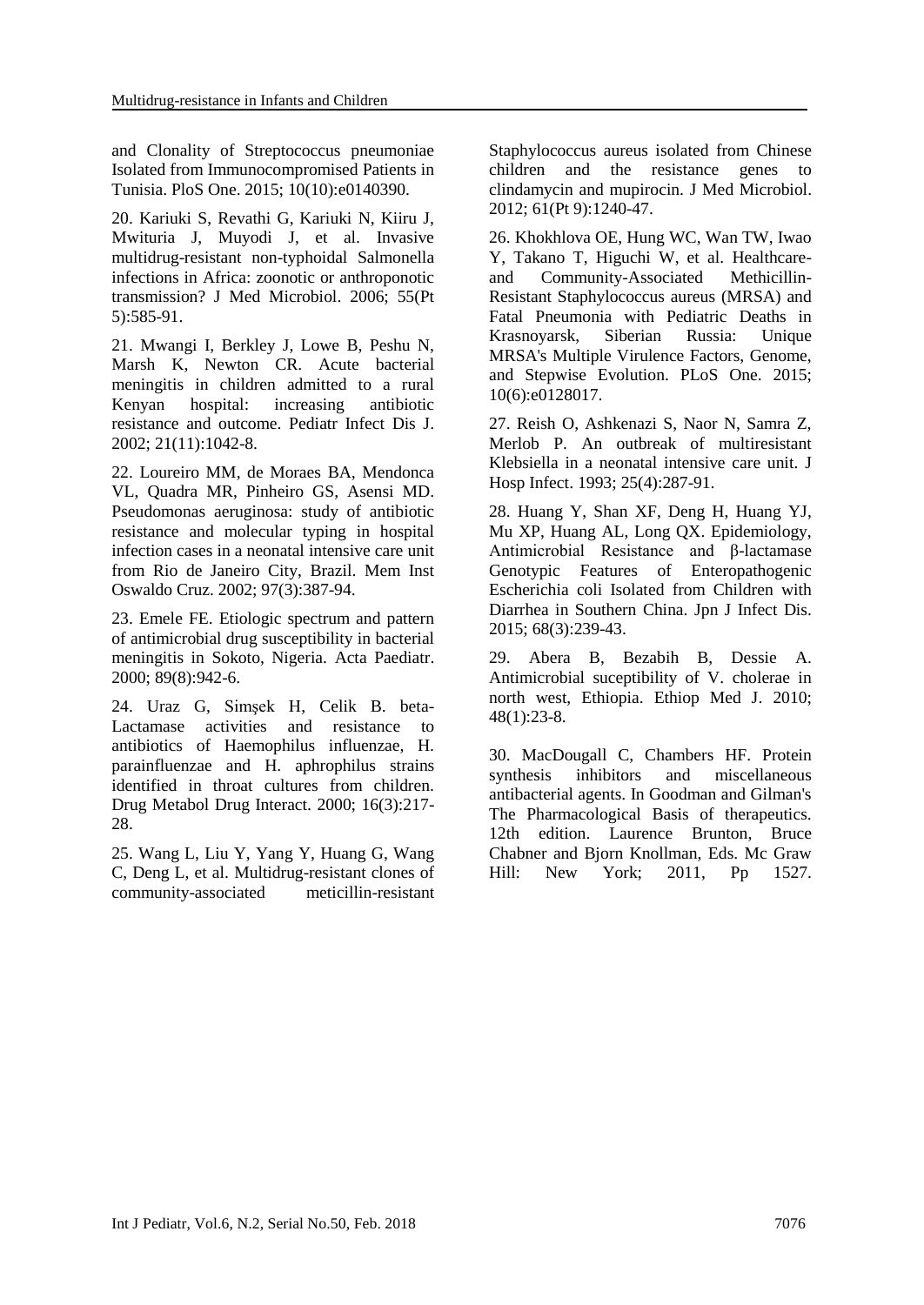#### Maria Pacifici

 **Table-1**: Nontyphoidal Salmonella isolate resistance to antimicrobial patterns and agents within the New York State foodborne diseases active surveillance network, 2003-2007 (n = 2,189), by Solghan et al. (6).

| Number (%) by diagnosis year |                 |                    |                 |                  |                 |                     |  |  |  |  |
|------------------------------|-----------------|--------------------|-----------------|------------------|-----------------|---------------------|--|--|--|--|
| Antibiotic                   | $2003(n = 310)$ | 2004 ( $n = 424$ ) | $2005(n = 477)$ | $2006 (n = 479)$ | $2007(n = 499)$ | Total $(n = 2,189)$ |  |  |  |  |
| Ampicillin                   | 52(16.8)        | 60(14.2)           | 45(9.4)         | 52(10.9)         | 43(8.6)         | 252(11.5)           |  |  |  |  |
| Chloramphenicol              | 44 (14.2)       | 38(9.0)            | 29(6.1)         | 25(5.2)          | 27(4.4)         | 163(7.4)            |  |  |  |  |
| Streptomycin                 | 59 $(19.0)$     | 63(14.9)           | 65(13.6)        | 5411.3           | 48(9.6)         | 289 (13.2)          |  |  |  |  |
| Sulfisoxazole                | 59 $(19.0)$     | 62(14.6)           | 68 (14.3)       | 49(10.2)         | 48(9.6)         | 286(13.1)           |  |  |  |  |
| Tetracycline                 | 61(19.7)        | 67(15.8)           | 69(14.5)        | 54(11.3)         | 61(12.2)        | 312 (14.3)          |  |  |  |  |
| Ciprofloxacin                | $\mathbf{0}$    | 3(0.7)             | $\theta$        | 0                | 1(0.2)          | 4(0.2)              |  |  |  |  |
| Nalidixic acid               | ---             | ---                | 7(1.5)          | 10(2.1)          | 13(2.6)         | 30(2.1)             |  |  |  |  |

Nalidixic acid susceptibility testing began in 2005 as a screening test for ciprofloxacin resistance.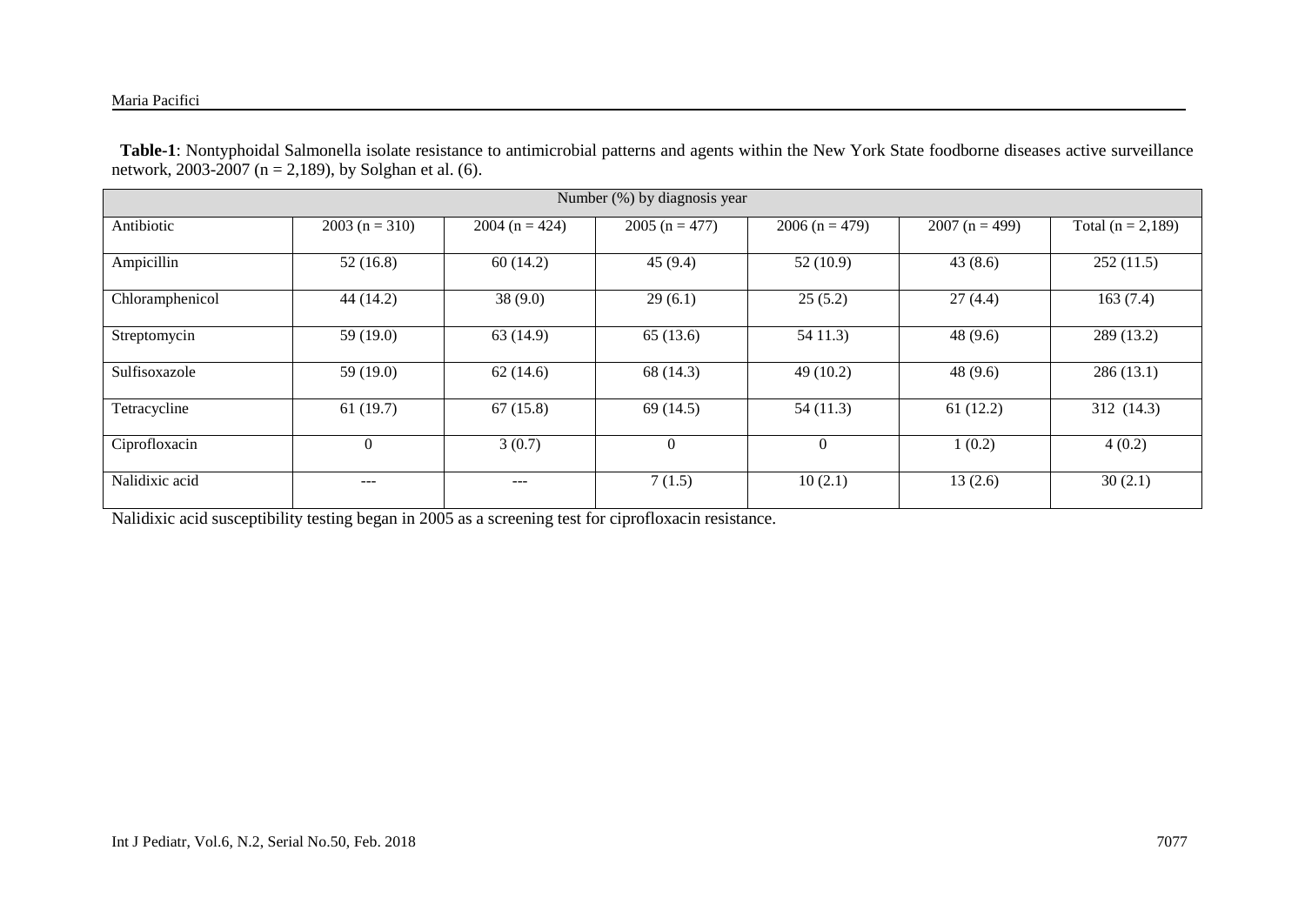#### Multidrug- resistance in Infants and Children

|                   |                              | Shigella resistant isolates              |                  |                         |         |                   |         |                 |              |                 |         |  |
|-------------------|------------------------------|------------------------------------------|------------------|-------------------------|---------|-------------------|---------|-----------------|--------------|-----------------|---------|--|
| Antibiotic        | Percent of<br>resistant      | Resistance of total Shigella<br>isolates |                  | Shigella<br>dysenteriae |         | Shigella flexneri |         | Shigella sonnei |              | Shigella boydii |         |  |
|                   | Shigella isolates in<br>1990 | Number                                   | $\%$             | Number                  | $\%$    | Number            | $\%$    | Number          | $\%$         | Number          | %       |  |
| Ampicillin        | 70.0                         | $\overline{56}$                          | 90.3             | 9                       | 81.8    | 30                | 93.7    | $\overline{7}$  | 87.5         | 10              | 90.9    |  |
| Tetracycline      | 89.0                         | 49                                       | 79.0             | 9                       | 81.8    | 25                | 78.1    | 6               | 75.0         | 9               | 81.8    |  |
| Colistin sulphate | 91                           | 51                                       | 82.3             | 10                      | 90.9    | 27                | 84.4    | 6               | 75.0         | 8               | 72.7    |  |
| Cotrimoxazole     | 74                           | $\overline{53}$                          | 85.5             | 9                       | 81.8    | 27                | 84.4    | $\tau$          | 87.5         | 10              | 90.9    |  |
| Chloramphenicol   | 711                          | 48                                       | 77.4             | 10                      | 90.0    | 26                | 81.3    | $\overline{4}$  | 50.0         | 8               | 72.7    |  |
| Streptomycin      | 71                           | 49                                       | 79.0             | 10                      | 90.9    | 26                | 81.3    | 5               | 62.5         | 8               | 72.7    |  |
| Cefotaxime        | $---$                        | 277                                      | 43.5             | 5                       | 45.5    | 15                | 46.9    | 3               | 37.5         | $\overline{4}$  | 36.1    |  |
| Nalidixic acid    | 0.0                          | $\overline{2}$                           | 11.3             |                         | 9.1     | 5                 | 15.6    |                 | 12.5         |                 | 9.1     |  |
| Nitrofurantoin    | 0.0                          | $\overline{2}$                           | $\overline{3.2}$ | $\overline{0}$          | $0.0\,$ | $\overline{2}$    | 6.3     | $\Omega$        | $\Omega$     | $\Omega$        | $0.0\,$ |  |
| Gentamicin        | 10.0                         | $\overline{0}$                           | $\overline{3.2}$ |                         | 9.1     | $\overline{0}$    | $0.0\,$ | $\overline{0}$  | $\mathbf{0}$ | $\mathbf{0}$    | $0.0\,$ |  |
| Ofloxacin         | 0.0                          | 9                                        | 0.0              | $\overline{0}$          | $0.0\,$ | $\overline{0}$    | $0.0\,$ | $\overline{0}$  | $\mathbf{0}$ | $\mathbf{0}$    | $0.0\,$ |  |
| Ciprofloxacin     | $---$                        |                                          | 0.0              | $\overline{0}$          | $0.0\,$ | $\overline{0}$    | $0.0\,$ | $\overline{0}$  | $\theta$     | $\mathbf{0}$    | $0.0\,$ |  |

#### **Table-2**: The comparison and incidence of resistance to 12 antibiotics among 62 Shigella isolates and serogroups from Lagos, Nigeria, by Iwalokun et al. (9).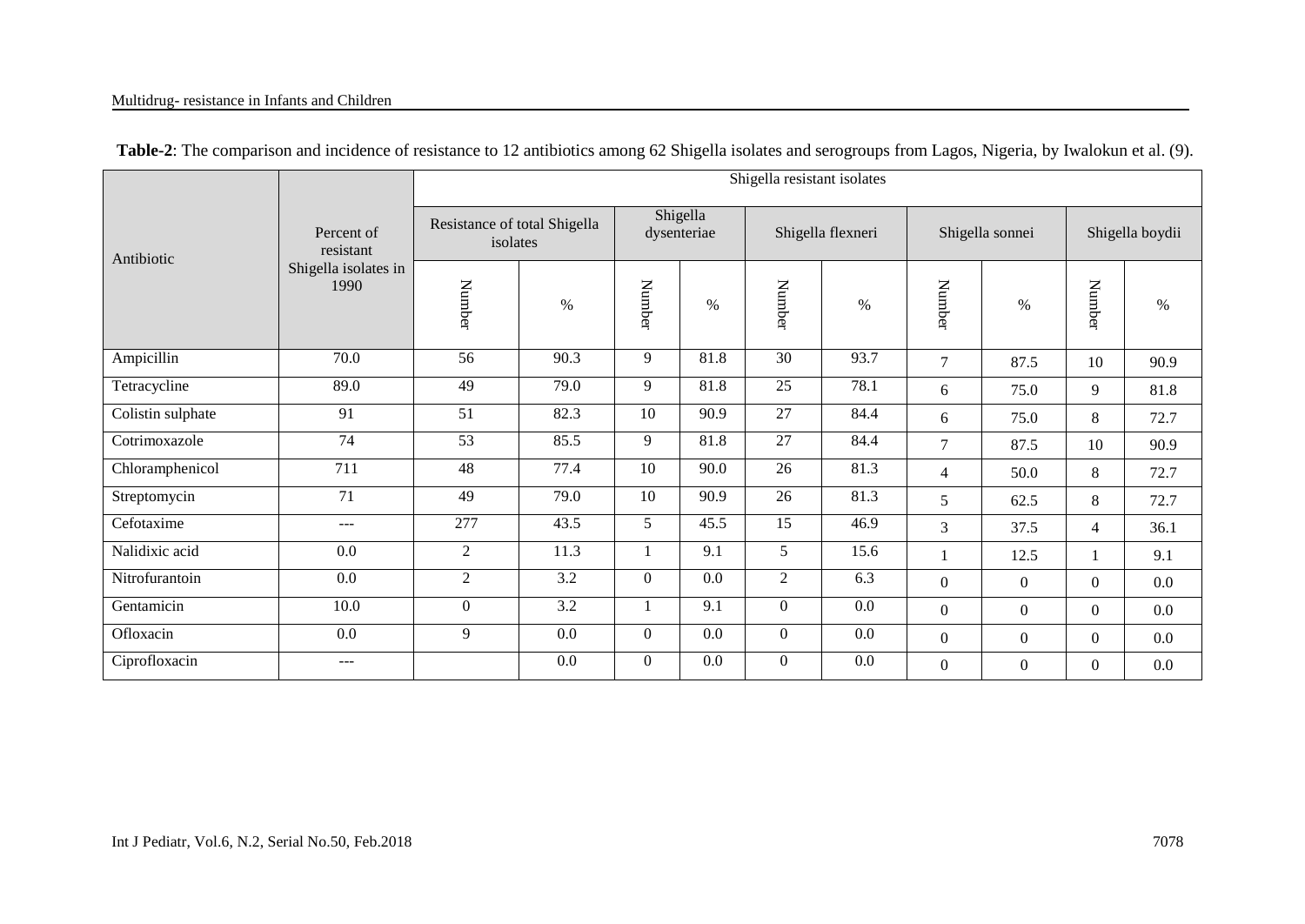#### Maria Pacifici

| Strain (Number<br>isolated)    | Ap           | Ka                        | Cr                        | Cm            | Tc           | Sm           | Nm                    | Gm                      | $N_{X}$                 | TMP-SMZ               | An                        |
|--------------------------------|--------------|---------------------------|---------------------------|---------------|--------------|--------------|-----------------------|-------------------------|-------------------------|-----------------------|---------------------------|
| Shigella<br>dysenteriae<br>(4) | 25<br>(11.3) | $\boldsymbol{0}$<br>(4.0) | $\boldsymbol{0}$<br>(4.8) | 75<br>(128)   | 75<br>(64.0) | 75<br>(107)  | $\mathbf{0}$<br>(8.0) | 5<br>(5.7)              | $\overline{0}$<br>(4.0) | $\mathbf{0}$<br>(2.8) | $\boldsymbol{0}$<br>(8.0) |
| Shigella flexneri              | 81           | 23                        | 11                        | 89            | 92           | 92           | 9                     | $\theta$                | 17                      | 9                     | $\overline{0}$            |
| (53)                           | (48.6)       | (5.6)                     | (4.3)                     | (85.3)        | (66.6)       | (68.3)       | (5.9)                 | (1.5)                   | (7.3)                   | (7.9)                 | (5.9)                     |
| Shigella boydii                | 64           | 45                        | 27                        | 100           | 100          | 82           | 36                    | $\mathbf{0}$            | 27                      | $\boldsymbol{0}$      | $\mathbf{0}$              |
| (11)                           | (128)        | (53.0)                    | (14.1)                    | (225.7)       | (106)        | (64.0)       | (38.7)                | (2.7)                   | (14.1)                  | (2.5)                 | (5.5)                     |
| Shigella sonnei                | 27           | 13                        | 8                         | 84            | 84           | 78           | 8                     | $\theta$                | 33                      | 13                    | $\sqrt{2}$                |
| (60)                           | (13.9)       | (5.5)                     | (4.1)                     | (170.9)       | (85.4)       | (57.0)       | (5.2)                 | (2.1)                   | (9.0)                   | (16.6)                | (4.3)                     |
| Average                        | 52<br>(37.4) | 20<br>(9.6)               | 11<br>(5.1)               | 87<br>(117.6) | 88<br>(78.7) | 84<br>(63.9) | 11<br>(8.4)           | $\overline{0}$<br>(2.1) | 25<br>(8.6)             | 10<br>(11.6)          | (4.8)                     |

**Table-3**: Percentage of strains showing the drug resistance and geometric mean of minimal inhibitory concentrations (MIC) in Shigella percentage. The percentage shows the drug resistance (geometric mean MIC, μg/ml), by Lin and Chang (10).

Ap: ampicillin; Tc: tetracycline; NX: nalidixic acid; An: amikacin; Ka: kanamycin; Sm: streptomycin; Cr: cephalotin; Nm: neomycin; Cm: chloramphenicol; Gm: gentamicin; TMP-SMZ: sulfamethoxazole-trimethoprim.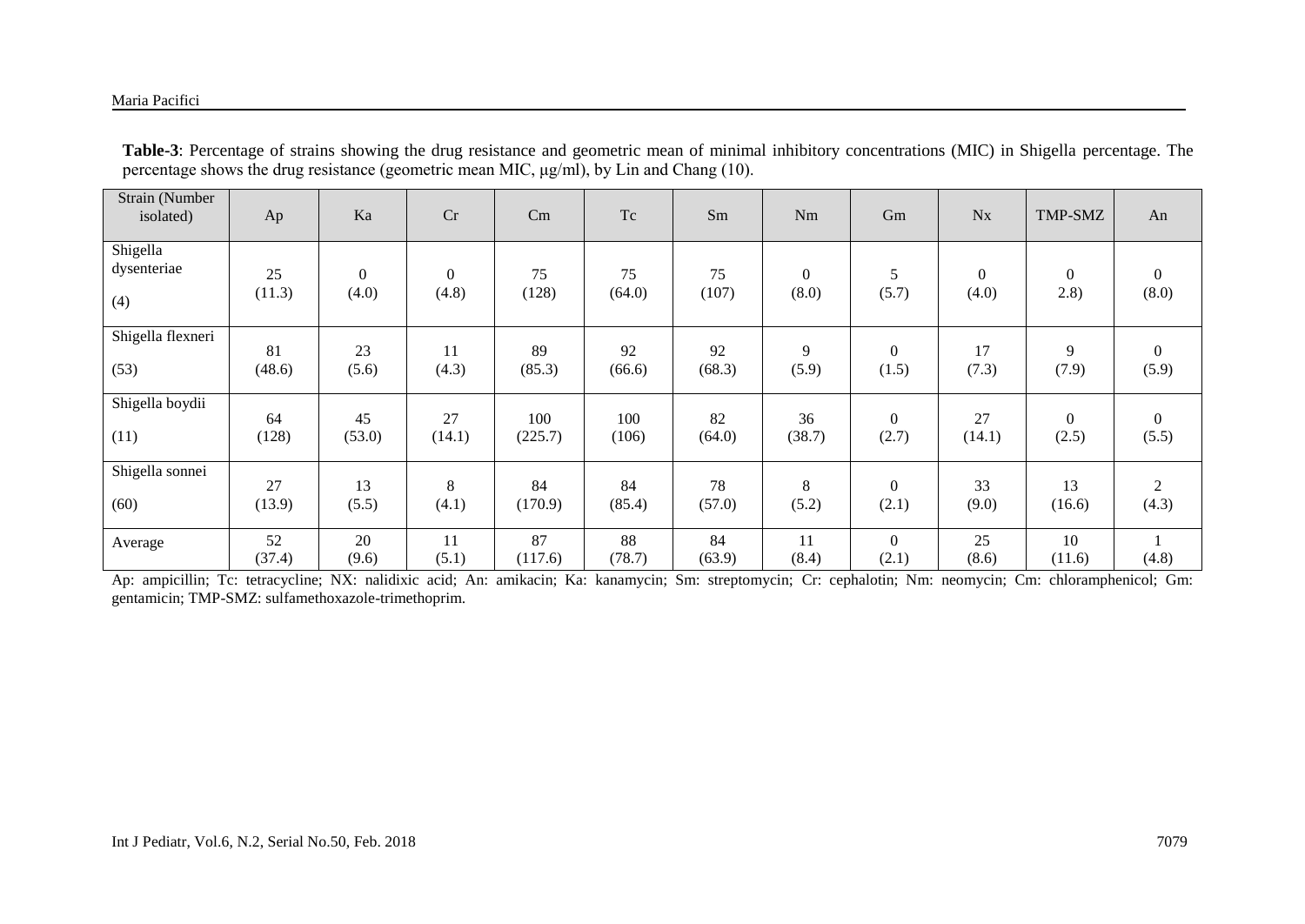Table-4: Antimicrobial resistance (%) of Shigella and Salmonella isolates from children less than 5 years of age with diarrhea. The figures are the MIC<sub>50</sub>,  $MIC<sub>90</sub>$ , and the % resistance, by Mandomando et al. (13).

| Organism (Nunber<br>isolates) |                     | Ampicillin        |                 |                     | Chloramphenicol   |                    |                     | Trimethoprim-sulfamethoxazole |                  | Tetracycline        |                   |                 |
|-------------------------------|---------------------|-------------------|-----------------|---------------------|-------------------|--------------------|---------------------|-------------------------------|------------------|---------------------|-------------------|-----------------|
| Shigella species<br>(109)     | $\mathrm{MIC}_{50}$ | MIC <sub>90</sub> | Resistance<br>% | $\mathrm{MIC}_{50}$ | MIC <sub>90</sub> | Resistance<br>$\%$ | $\mathrm{MIC}_{50}$ | $\mathrm{MIC}_\mathrm{90}$    | Resistance<br>%  | $\mathrm{MIC}_{50}$ | MIC <sub>90</sub> | Resistance<br>% |
| Shigella flexneri<br>(94)     | 64                  | 128               | 66a             | 32                  | 32                | 61a                | >128                | >128                          | 84               | 32                  | 64                | 64              |
| Shigella sonnei (15)          |                     | 32                | $\overline{0}$  | $\overline{2}$      | 32                | $\boldsymbol{0}$   | >128                | >128                          | 100              | 32                  | 64                | 93 <sub>b</sub> |
|                               |                     |                   |                 |                     |                   |                    |                     |                               |                  |                     |                   |                 |
| Salmonella species<br>(40)    | $\leq 0.5$          | >128              | >128            | $\leq 0.5$          | >128              | 15                 | $\leq 0.5$          | >128                          | 18               | $\leq 0.5$          |                   | 15              |
| Salmonella infants<br>(10)    | $\leq 0.5$          | $\leq 0.5$        | $\leq 0.5$      | $\leq 0.5$          | $\leq 0.5$        | $\boldsymbol{0}$   | $\leq 0.5$          | $\leq 0.5$                    | $\overline{0}$   | $\leq0.5$           | $\leq0.5$         | $\overline{0}$  |
| Salmonella<br>Typhimurium (9) | >128                | >128              | >128            | -1                  | >128              | 22                 |                     | >128                          | 44               | $\leq 0.5$          |                   | $\overline{0}$  |
| Salmonella Virchow<br>(5)     | $\leq 0.5$          | $\leq 0.5$        | $\leq 0.5$      | $\leq0.5$           | $\leq0.5$         | $\overline{0}$     | $\leq 0.5$          | $\leq0.5$                     | $\boldsymbol{0}$ | $\leq0.5$           | $\leq0.5$         | $\overline{0}$  |
| Other Salmonella<br>isolates  | $\leq 0.5$          | $\leq0.5$         | $\leq 0.5$      | $\leq0.5$           | >128              | 25                 | $\leq 0.5$          | >128                          | 19               | $\leq0.5$           | >128              | 25              |

<sup>a</sup>Salmonella flexneri isolates were more frequently resistant to ampicillin and chloramphenicol than S. sonnei isolates (p-level < 0.001; Fisher's exact test). MIC<sub>50</sub>, 50% of isolates inhibited; MIC<sub>90</sub>, 90% of isolates inhibited,  $\mu$ g/ml). <sup>b</sup>Salmonella Sonnei isolates were more frequently resistant to tetracycline than S. sonnei isolates (p-level < 0.02; chi-squared test).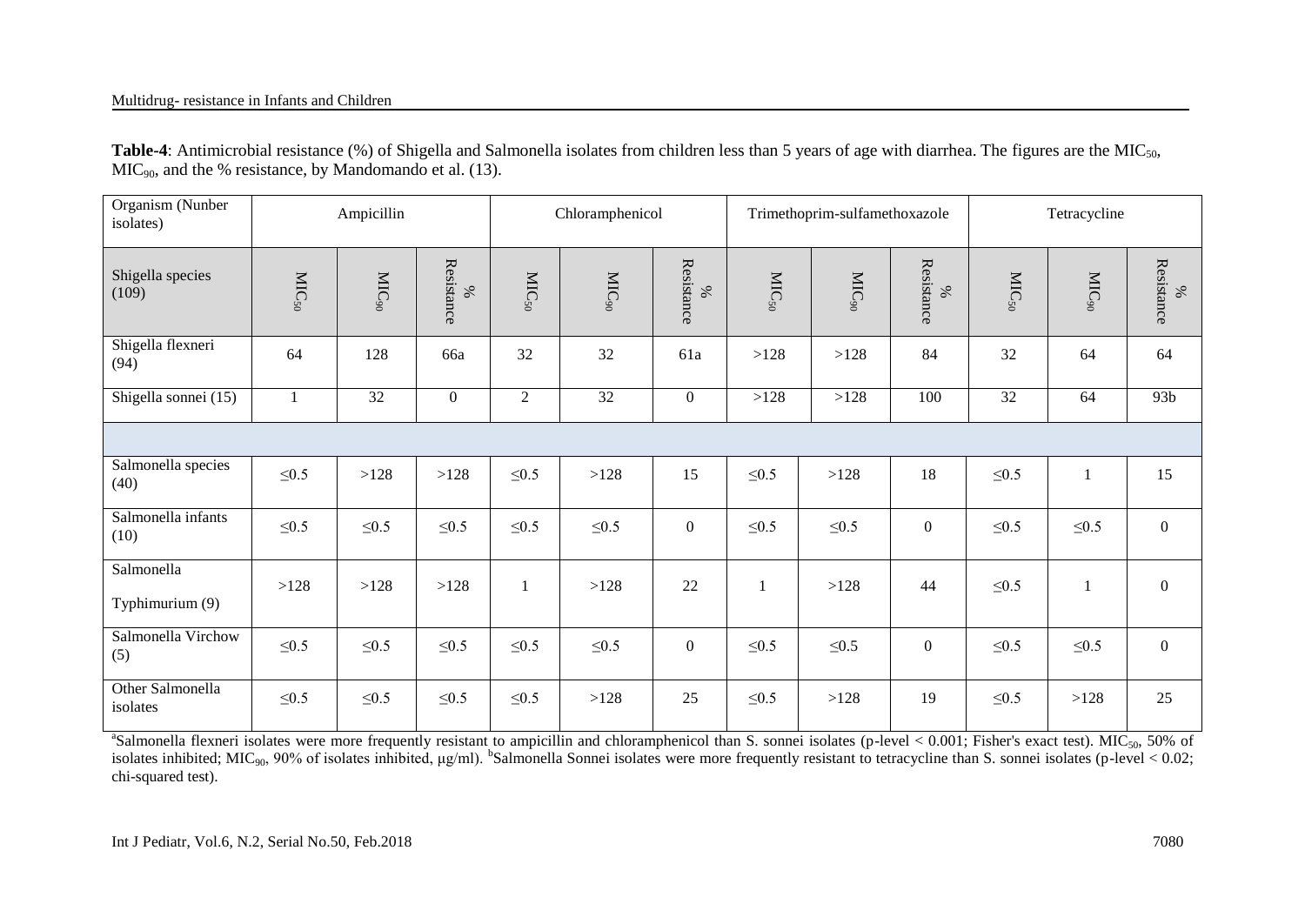#### Maria Pacifici

**Table-5**: In vitro activity of selected β-lactam antimicrobials versus Streptococcus pneumoniae, sorted by penicillin category, by Brueggemann and Doern (17).

| Variables                   |                   | Penicillin susceptible |                   | Penicillin intermediate |                   | Penicillin resistant |                   | Total      |
|-----------------------------|-------------------|------------------------|-------------------|-------------------------|-------------------|----------------------|-------------------|------------|
| Antimicrobial               | MIC <sub>50</sub> | MIC <sub>90</sub>      | MIC <sub>50</sub> | MIC <sub>90</sub>       | MIC <sub>50</sub> | MIC <sub>90</sub>    | MIC <sub>50</sub> | $MIC_{90}$ |
| Amoxicillin/clavulanic acid | 0.015             | 0.03                   | 0.25              |                         |                   |                      | 0.015             |            |
| Cefproxil                   | 0.12              | 0.25                   | $\gamma$          |                         | 16                | 32                   | 0.25              | 16         |
| Cefuroxime                  | 0.03              | 0.12                   |                   |                         | δ                 | 16                   | 0.03              | $\sim$     |
| Ceftriaxone                 | 0.03              | 0.06                   | 0.25              |                         | ↑                 | 4                    | 0.03              |            |

 $MIC<sub>50</sub>$ , 50% of isolates inhibited; MIC<sub>90</sub>, 90% of isolates inhibited ( $\mu$ g/ml).

**Table-6**: Current resistance rates of non-β-lactam antimicrobials versus Streptococcus pneumoniae, by penicillin susceptible category, by Brueggemann and Doern (17).

| Antimicrobial                 | Penicillin susceptible<br>$(n = 1,008)$ | Penicillin intermediate<br>$(n = 194)$ | Penicillin resistant<br>$(n = 329)$ | Total<br>$(n = 1, 531)$ |
|-------------------------------|-----------------------------------------|----------------------------------------|-------------------------------------|-------------------------|
|                               |                                         |                                        |                                     |                         |
| Erythromycin                  | 5.6                                     | 43.3                                   | 78.1                                | 25.9                    |
| Clindamycin                   | 1.4                                     | 19.1                                   | 25.2                                | 8.8                     |
| Tetracycline                  | 3.1                                     | 32.0                                   | 48.0                                | 16.4                    |
| Chloramphenicol               | 1.0                                     | 13.9                                   | 27.7                                | 8.4                     |
| Trimethoprim-sulfamethoxazole | 7.6                                     | 39.2                                   | 94.5                                | 30.3                    |

Erythromycin, ≥ 1 μg/ml; clindamycin, ≥ 1 μg/ml; tetracycline, ≥ 8 μg/ml; chloramphenicol, 8 μg/ml; trimethoprim-sulfamethoxazole, ≥ 4 μg/ml.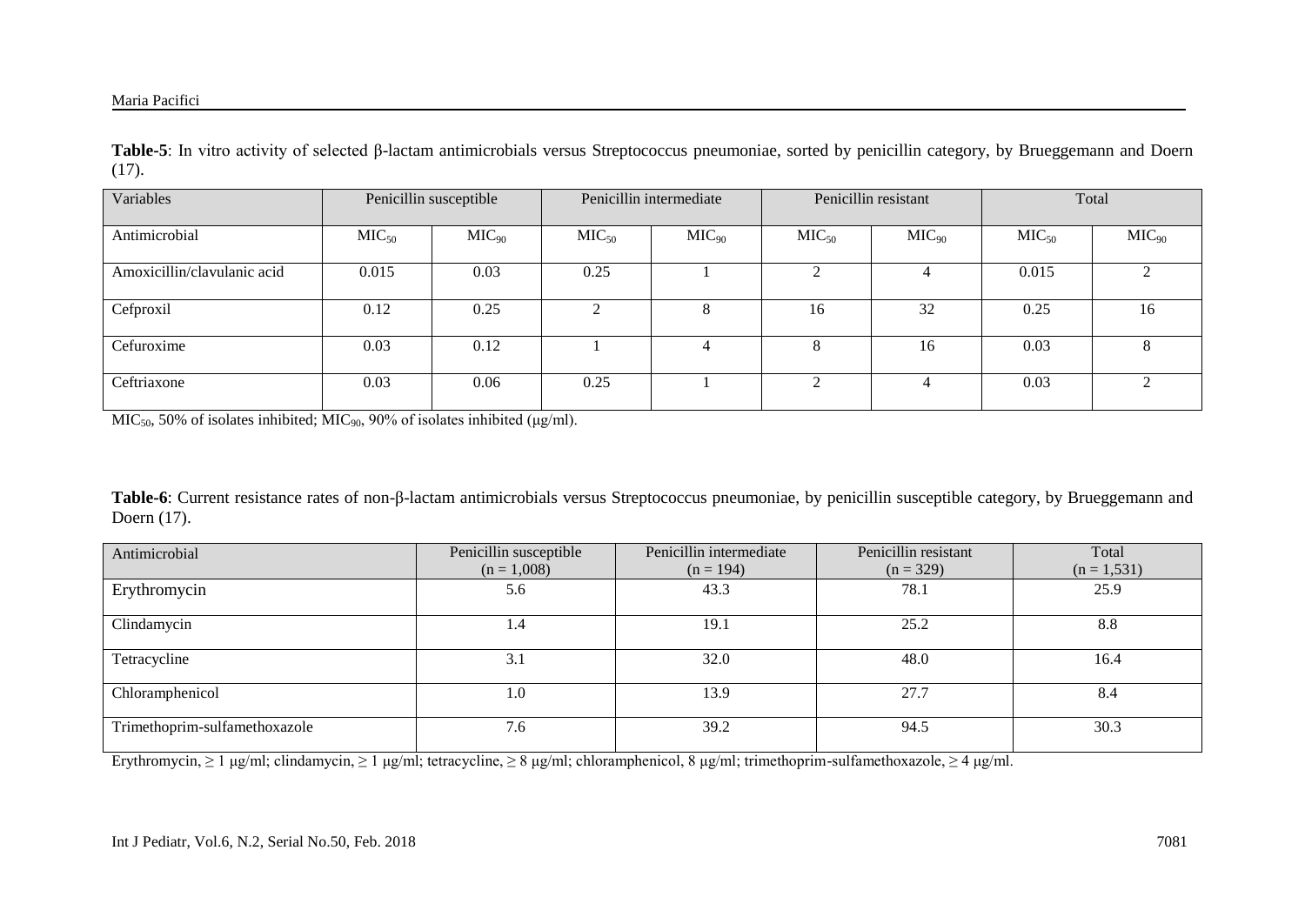#### Multidrug- resistance in Infants and Children

|                               |             | Haemophilus influenzae | Haemophilus parainfluenzae |           |  |  |
|-------------------------------|-------------|------------------------|----------------------------|-----------|--|--|
| Antibiotics                   | $(n = 42)$  |                        | $(n = 20)$                 |           |  |  |
|                               | Susceptible | Resistant              | Susceptible                | Resistant |  |  |
| Ampicillin                    | 10          | 32                     |                            |           |  |  |
| Sulbactam-ampicillin          | 23          | 19                     |                            |           |  |  |
| Trimethoprim-sulfamethoxazole |             | 29                     |                            |           |  |  |
| Gentamicin                    |             |                        |                            |           |  |  |
| Chloramphenicol               | 28          |                        | 10                         |           |  |  |
| Ciprofloxacin                 | 36          |                        | 18                         |           |  |  |

**Table-7**: Susceptibility and resistance rates in β-lactamase-positive Haemophilus isolates against various antibiotics, by Brueggemann and Doern (17).

**Table-8**: Susceptibility and resistance rates in β-lactamase-negative Haemophilus isolates against various antibiotics, by Uraz et al. (24).

| Variables            |             | Haemophilus influenzae | Haemophilus parainfluenzae |                 | Haemophilus aphrophilus |               |  |
|----------------------|-------------|------------------------|----------------------------|-----------------|-------------------------|---------------|--|
|                      |             | $(n = 75)$             |                            | $(n = 15)$      | $(n = 2)$               |               |  |
| Antibiotic           | Susceptible | Resistant              | Susceptible                | Resistant       | Susceptible             | Resistant     |  |
| Ampicillin           | 52          | 23                     |                            | $---$           |                         | $\frac{1}{2}$ |  |
| Sulbactam-ampicillin | 58          |                        | 14                         |                 |                         | ---           |  |
| Trimethoprim-        |             | 58                     |                            | 12              |                         |               |  |
| sulfamethoxazole     |             |                        |                            |                 |                         |               |  |
| Gentamicin           |             | 64                     |                            | 1 $\mathcal{D}$ |                         | ---           |  |
| Chloramphenicol      | 42          | 33                     | 10                         |                 |                         |               |  |
| Ciprofloxacin        | 71          |                        |                            | $---$           |                         | ---           |  |